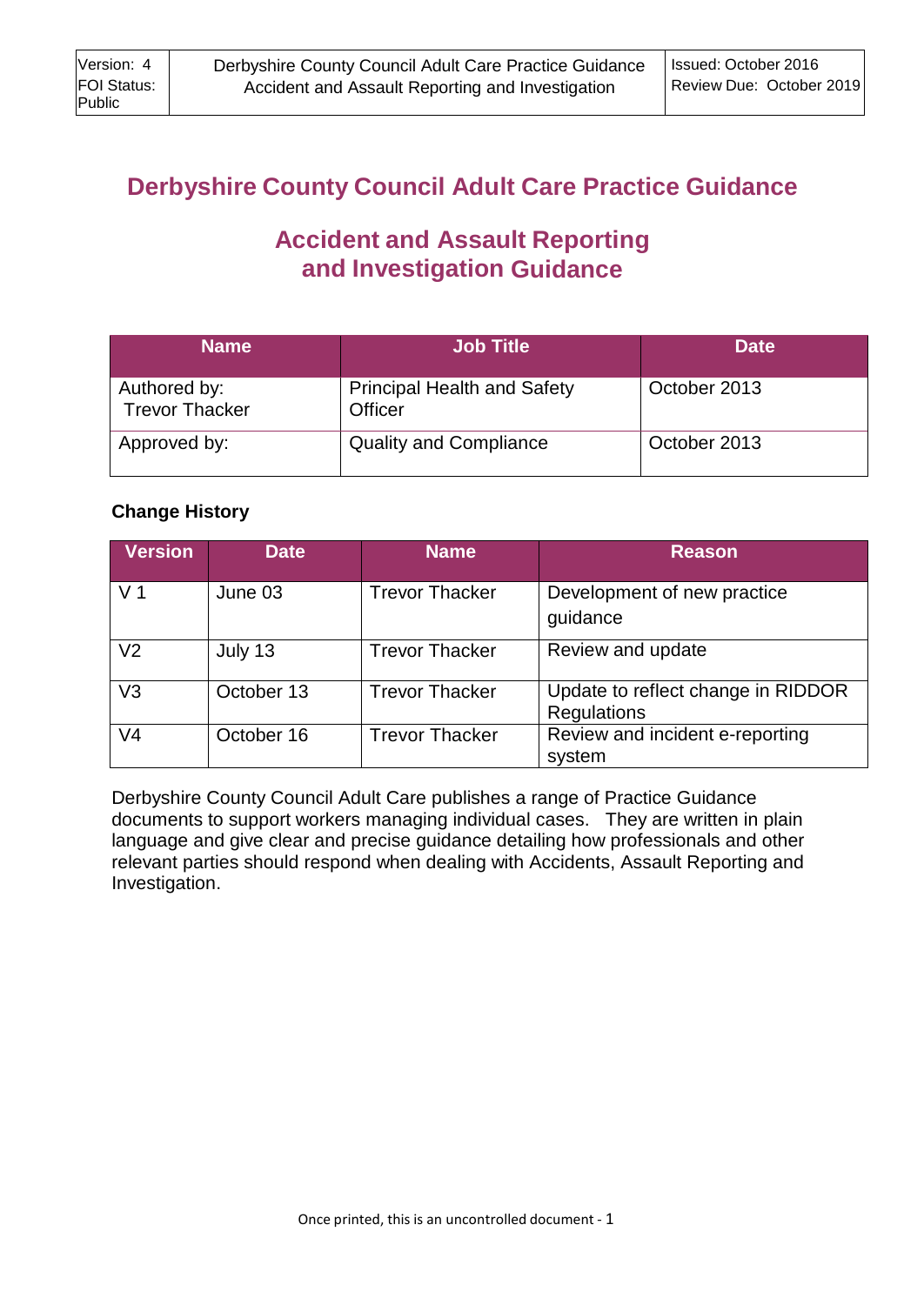## **1 - Background Information**

The reporting of accidents and ill-health at work is a legal requirement. The Council also has a statutory duty to keep records of accidents. To comply with the [Adult](http://dnet/policies_and_procedures/older_adults/adult_care/all/infogovernance/records_management/default.asp)  Care [Document](http://dnet/policies_and_procedures/older_adults/adult_care/all/infogovernance/records_management/default.asp) Retention Schedule these records must be kept for 7 years. The information gained from correctly completed accident forms enable the Council to identify where and how risks arise and also ensure an investigation is carried out where necessary to prevent recurrence.

It is important that all accidents and assaults that occur to employees, clients or members of the public as a result of our work, are reported and investigated in line with legal and county requirements.

These guidelines explain the general procedures to be followed for any type of accident.

From October 2013 new reporting requirements came into force under the Reporting of Injuries, Diseases and [Dangerous Occurrences Regulations \(RIDDOR\).](http://www.legislation.gov.uk/UKSI/2013/1471/contents/made)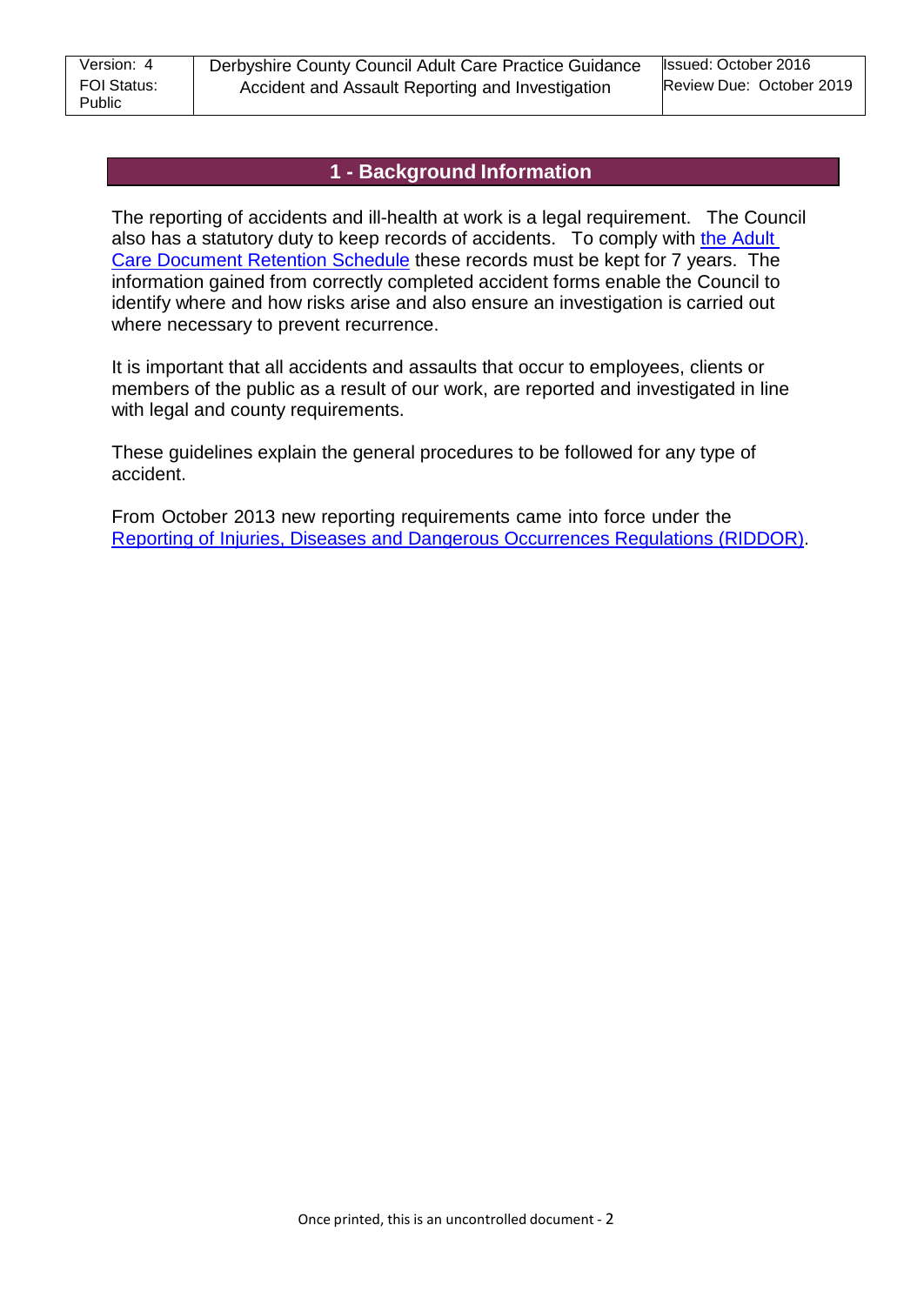# **2 – Managers' Guidelines**

#### **Immediate action at the scene**

In the event of an accident which results in a person being injured or if a dangerous occurrence has taken place, the first priorities are to:

- Ensure you and the injured person are in a position of safety.
- Attend to the injured person and ensure that appropriate action is taken i.e. summon first aid, doctor or ambulance.
- Control the situation in order to prevent further injury or damage i.e. fence off hazard, isolate equipment etc.

#### **Who has to make the report?**

It is a Management responsibility (see Appendix 1, 2 and 3) to ensure that all accidents/incidents are reported following DCC procedures. The form must be completed by the Manager/Deputy or Supervisor of the building or activity where the accident/incident occurred. This should be done following a discussion with the people involved.

Where an Adult Care (AC) employee is involved in an incident at an establishment where they are not directly responsible to the Officer in Charge, they must still inform the Officer in Charge of the establishment that an accident has occurred and also inform their Line Manager as soon as possible.

If the employee is taken directly to hospital or is unable to inform his/her Line Manager, then the Officer in Charge of the establishment must do so on their behalf.

#### **Please note:**

It is the employee's Line Manager who is responsible for **ensuring** the reporting procedures are complied with.

#### **Which accidents require reporting?**

**All** accidents to employees at work must be reported to AC Health and Safety Section. Certain categories of accidents are required to be reported to the Health and Safety Executive. AC Health and Safety Section will submit all reportable incidents to the HSE, using the online facility at [www.hse.gov.uk](http://www.hse.gov.uk/) on the receipt of a telephone call or an accident report form from the Manager.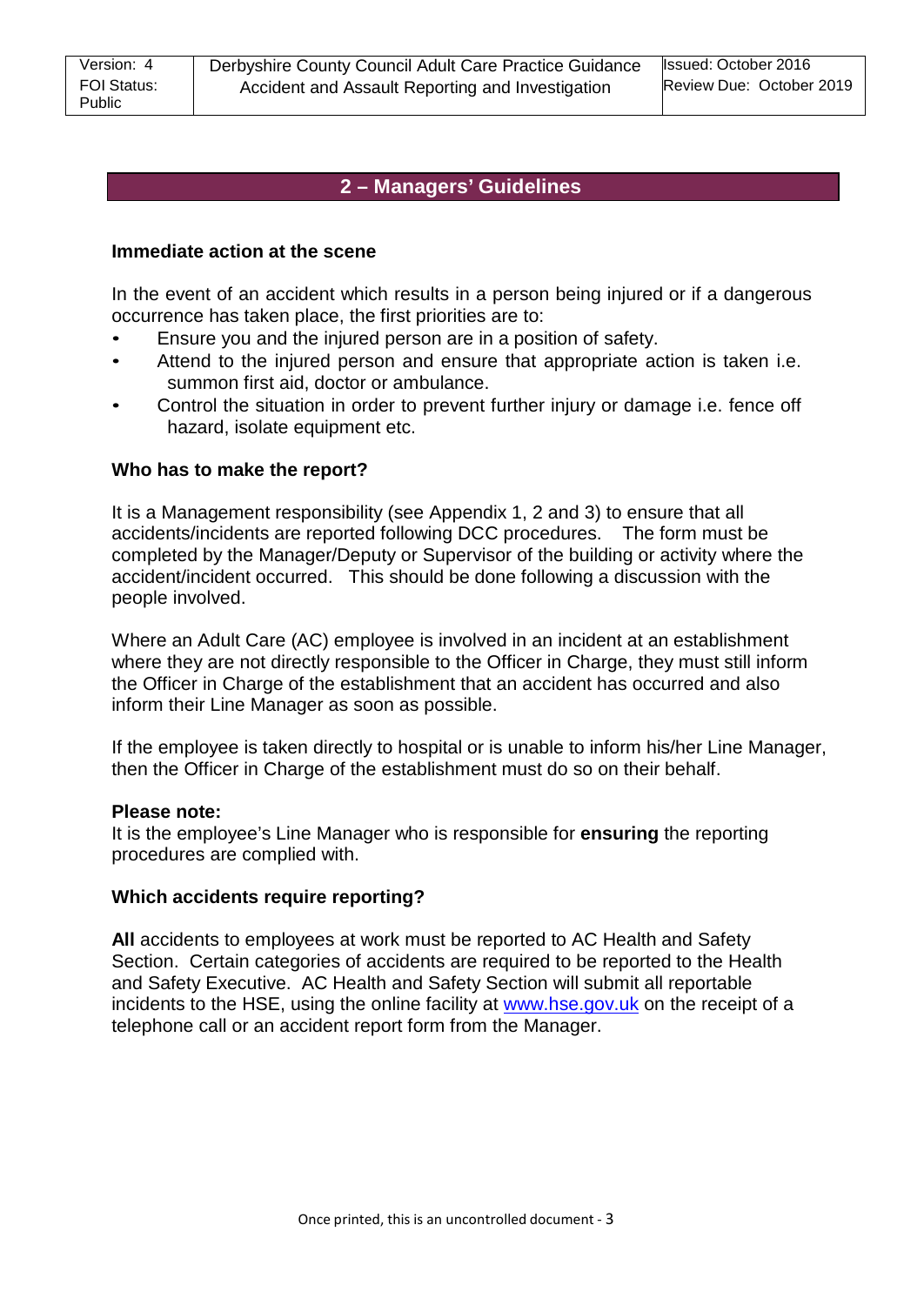### **E-Incident Report form**

All incidents should be reported using the Council's e-report form. This is available on [http://dnet/working\\_for\\_us/your\\_wellbeing/incident\\_reporting/default.asp](http://dnet/working_for_us/your_wellbeing/incident_reporting/default.asp)

If you do not have immediate access to the intranet a paper version of the form and guidance is available on [http://dnet/forms/employee\\_wellbeing/health\\_safety/default.asp](http://dnet/forms/employee_wellbeing/health_safety/default.asp)

This will need to be transferred onto the on-line incident form by the manager or appointed person as soon as is reasonably possible but by no later than five working days after the incident has occurred. The only exception is where the injured person is on sick leave and you need to wait until the  $8<sup>th</sup>$  day of absence to determine whether it needs to be reported to the Health and Safety Executive.

Accidents listed below require reporting to AC H&S Section **immediately** by telephone or email and followed by a completed on-line accident form within 10 days of the accident. H&S Section will contact HSE.

- A fatality to an employee or other person (client, visitor, member of the public etc.) that was the result of an accident arising out of or in connection with work.
- An injury to a non-employee, e.g. client, member of the public, visitor etc. that was the result of an accident arising out of or in connection with work, requiring them to be taken **directly** from the scene of the accident to a hospital for treatment.
- A major injury to an employee that was the result of an accident arising out of or in connection with work (see list below).

The Adult Care, Health and Safety Champion will be informed of all the above accidents that are reported to the Health and Safety Section. For information on the Health and Safety Champion's roles and responsibilities please refer to the [Adult](http://dnet/policies_and_procedures/older_adults/adult_care/all/hands/default.asp) care [Health](http://dnet/policies_and_procedures/older_adults/adult_care/all/hands/default.asp) and Safety Policy.

#### **List of major injuries**

- 1. Any fracture, other than to the fingers, thumbs or toes as diagnosed by a medical practitioner.
- 2. Amputation of an arm, hand, finger, thumb, leg, foot or toe.
- 3. An injury diagnosed by a registered medical practitioner as being likely to cause permanent blinding or reduction in sight in one or both eye.
- 4. Any crush injury to the head or torso causing damage to the brain or internal organs in the chest or abdomen.
- 5. Any burn injury (including scalding) which covers more than 10% of the whole body's total surface area or causes significant damage to the eyes, respiratory system or other vital organs.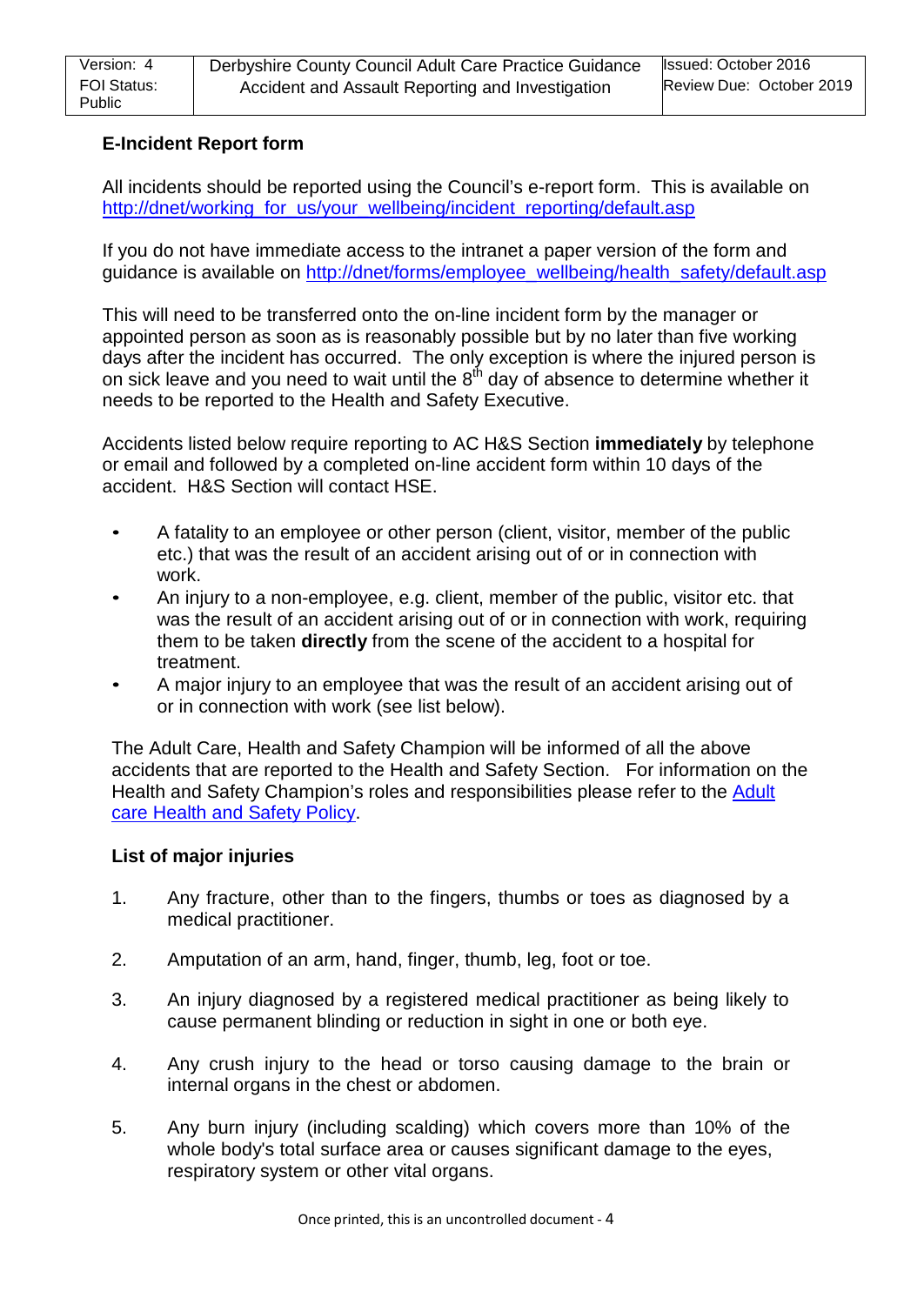- 6. Any degree of scalping requiring hospital treatment.
- 7. Loss of consciousness caused by head injury or asphyxia.
- 8. Any other injury arising from working in an enclosed space which leads to hypothermia or heat-induced illness; or requires resuscitation or admittance to hospital for more than 24 hours.

Other injuries listed below, must be reported to AC H&S Section using an on-line accident report form only. The form must arrive within 10 days of the accident.

- An injury to an employee which prevented them **doing their normal work** for more than 3 days not counting the day of the accident but counting any days where the person is not available for work, e.g. weekends, non-working days, rest days etc.
- An injury to an employee which prevented them **doing their normal work** for more than 7 days not counting the day of the accident but counting any days where the person is not available for work, e.g. weekends, non-working days, rest days etc.
- An employee suffering from a specified work related disease (see list below). The report must be made on receipt of a written diagnosis from a doctor. (Contact Occupational Health for further advice).
- A specified Dangerous Occurrence (see list below).

#### **Accidents to clients**

Accidents to clients are reportable only if they are arising out of or in connection with work. For example if a client falls because they have tripped over a worn carpet or trailing cable etc. that is reportable to the H&S Section on an accident report form. If a client falls because they have mobility problem or are infirm due to their health or condition, that is not reportable to the H&S Section. It is however, imperative that such accidents are recorded on FWi on the slip, trips and falls form and attached to the clients file.

### **Reportable**

- A confused client falls from an establishment's window on the upper floor and is badly injured.
- A client falls in the lounge area, there is previous history of fall incidents, but reasonable practicable measures to reduce the risks have not been put in place.
- A client falls out of bed, is injured and taken to hospital. The assessment identified the need for bedrails but they or other preventative measures, had not been provided.
- A client trips over a loose or damaged carpet in the hallway.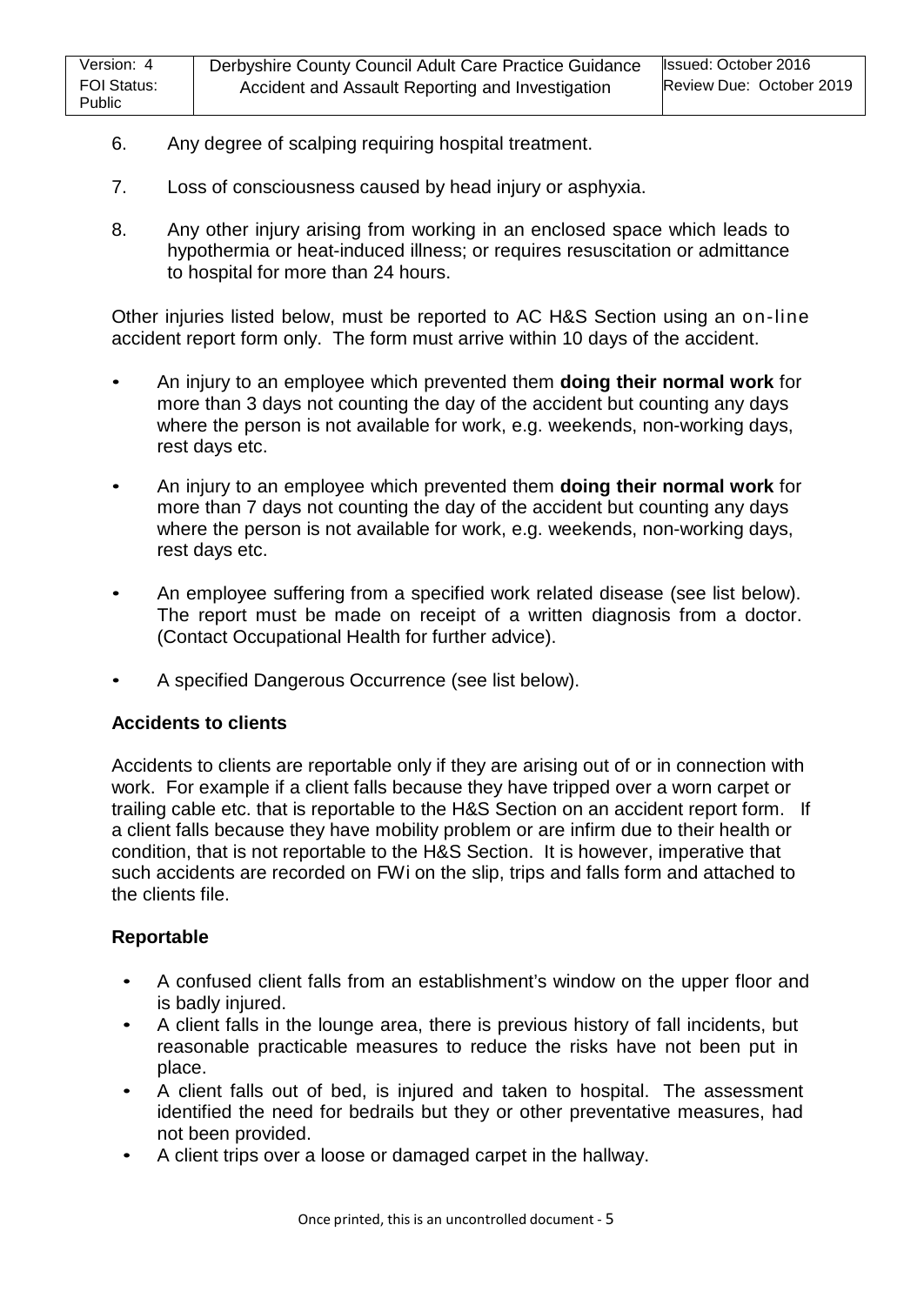### **Not reportable**

- A client falls and breaks a leg. They were identified as not requiring special supervision or fall prevention equipment. There is no slip or trip obstructions or defects in the premises or environment, nor any other contributory factors.
- A client falls out of bed is taken to hospital. There was a detailed assessment in the care plan identifying that fall protection was not required.
- A client is found on the floor, no-one has seen it happen, and/or there are no obvious work-related contributing factors. There was a detailed assessment in the care plan, which identified that falls protection was not required.

The above types of incident may require notification to CQC if serious injury occurs Or where there are allegations of abuse made.

In some circumstances, it may not be clear whether the accident that caused the injury arose out of or was connected to the work activity.

### **Example 1**

A client (who is capable of understanding and following advice) falls off the toilet, having previously been advised not to get up, is injured and taken to hospital. They have been left alone for dignity reasons. Their care plan identified that the individual should have assistance or supervision.

#### **Reportable**

The member of staff left the client out of ear shot and without a call bell they could use, or had not responded promptly when they did call, as adequate supervision had not been provided.

#### **Not reportable**

The member of staff returned to help them as soon as they called to say they have finished. Or if the client had got up without calling for help, it would not be reportable.

#### **Example 2**

An incontinent client slips on their own urine when returning back from the toilet and receives a serious injury.

#### **Reportable if:**

- The assessment had identified the client needed help for toileting and it was not provided;
- The fall took place in an area of the home where it was foreseeable the client may slip due to a spillage and the home had failed to assess risks from floor surfaces or act on their assessment.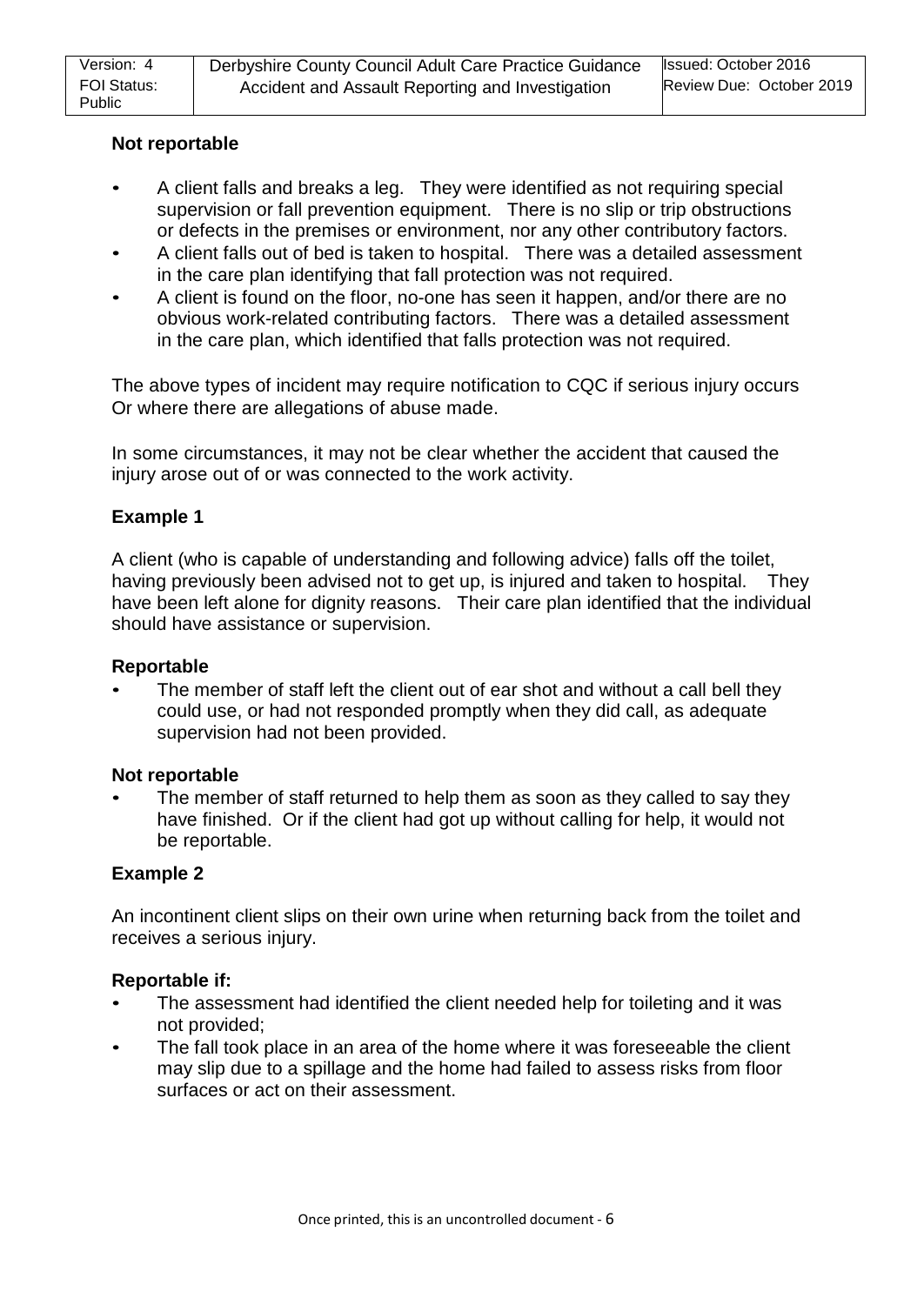# **Road traffic accidents**

Road traffic accidents are reportable under RIDDOR only in the following circumstances:

• Clients are embarking or disembarking from a vehicle, supervised by a member of staff on a public road, when one of them or the driver is hit by another vehicle, causing a reportable injury.

### **List of specified work related diseases**

- 1. Carpal Tunnel Syndrome, where the person's work involves regular use of percussive or vibrating tools.
- 2. Cramp in the hand or forearm, where the person's work involves prolonged periods of repetitive movement of the fingers, hand or arm.
- 3. Occupational dermatitis, where the person's work involves significant or regular exposure to a known skin sensitizer or irritant.
- 4. Hand Arm Vibration Syndrome, where the person's work involves regular use of percussive or vibrating tools, or the holding of materials, which are subject to percussive processes, or processes causing vibration.
- 5. Occupational asthma, where the person's work involves significant or regular exposure to a known respiratory sensitizer.
- 6. Tendonitis or tenosynovitis in the hand or forearm, where the person's work is physically demanding and involves frequent, repetitive movements.
- 7. Any cancer attributed to an occupational exposure to a known human carcinogen or mutagen (including ionising radiation).
- 8. Any disease attributed to an occupational exposure to a biological agent. This includes the following:
	- If a person receives a needle stick injury and the needle is known to be contaminated by a blood-borne virus.
	- If a person develops a disease as a result of a needle stick injury.

### **List of dangerous occurrences**

- 1. Collapse, overturning or failure of load-bearing parts of lifts and lifting equipment.
- 2. Failure of any closed vessel or associated pipework where the failure could cause the death of any person.
- 3. Plant or equipment coming into contact with overhead power lines.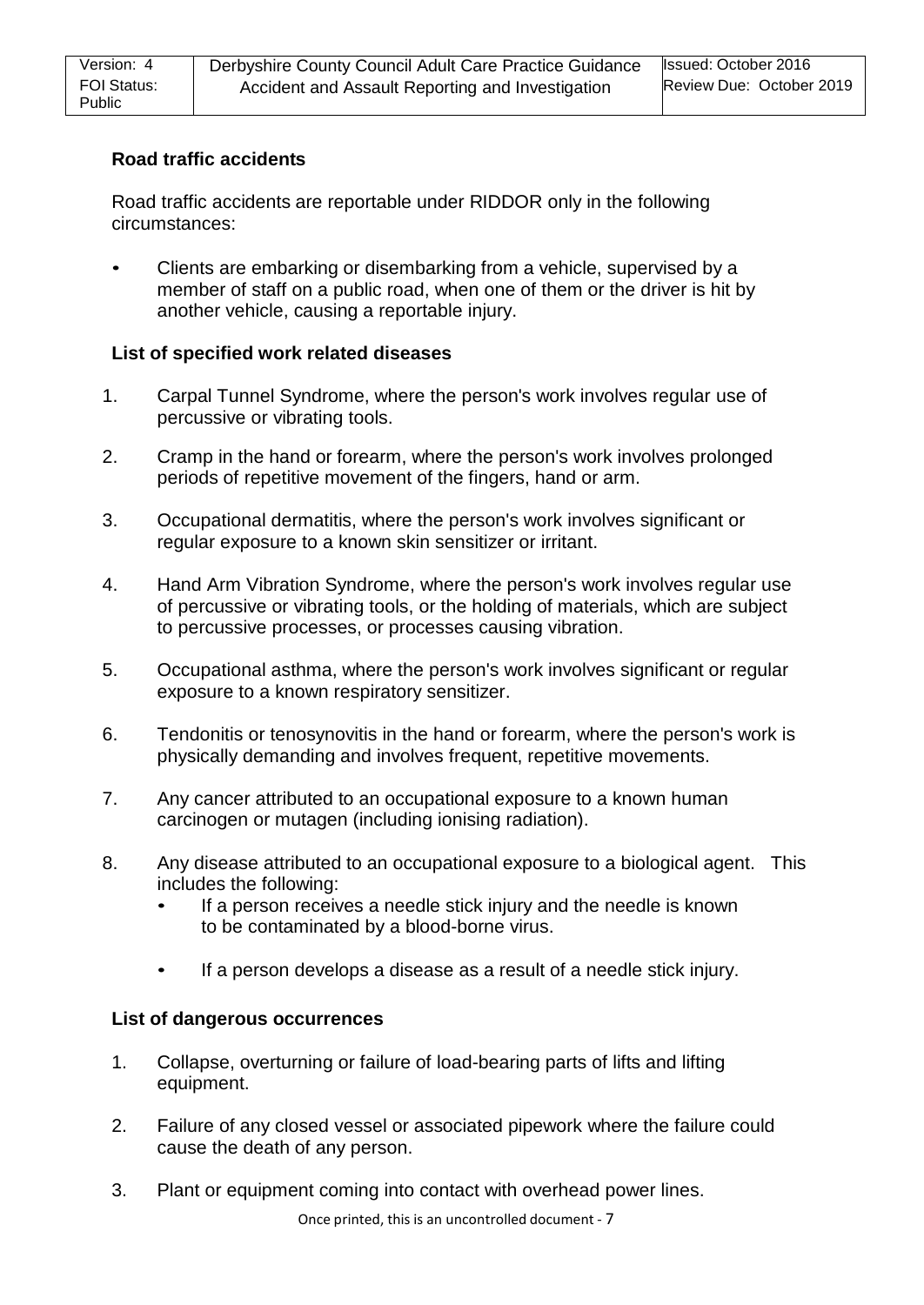- 4. Any explosion or fire caused by an electrical short circuit or overload which either results in the stoppage of the plant involved for more than 24 hours or causes a significant risk of death.
- 5. Any accident or incident which results or could have resulted in the release or escape of a biological agent likely to cause severe human infection or illness.

6. Collapse or partial collapse of any scaffold more than five meters in height or any supporting part of any slung or suspended scaffold which causes a working platform to fall or any part of any scaffold where there would be a significant risk of drowning to a person falling from the scaffold.

- 7. Any unintentional collapse or partial collapse of any structure which involves a fall of more than 5 tons of material or any floor or wall of any place of work.
- 8. Any unintentional explosion or fire in any plant or premises which results in the stoppage of the plant or the suspension of normal work for more than 24 hours.
- 9. Sudden, unintentional and uncontrolled release inside a building of:
	- 100 kg or more of flammable liquid or;
	- 10 kg of flammable liquid above its boiling point;
	- 10 kg or more of flammable gas or;
	- 500 kg of these substances if the release is in the open air.
- 10. Any unintentional release of any substance which could cause personal injury to any person.

### **Please note:**

Should further information on an accident become available after the report form has been completed and sent as required, this additional information **must be** forwarded to the AC Health and Safety Section.

### **How to make the report**

Accident forms are available on Dnet or Derbyshire Net for Learning (DNFL). Please ensure all necessary sections of the form are completed, including part 'G' – action taken to prevent recurrence and that part 'H' is signed by the Manager/Supervisor completing the form. Additional information can be attached if required.

Some accidents/incidents involving clients must be reported to the Care Quality Commission (CQC). For information on what and how to report to CQC please see the Direct Care Folder.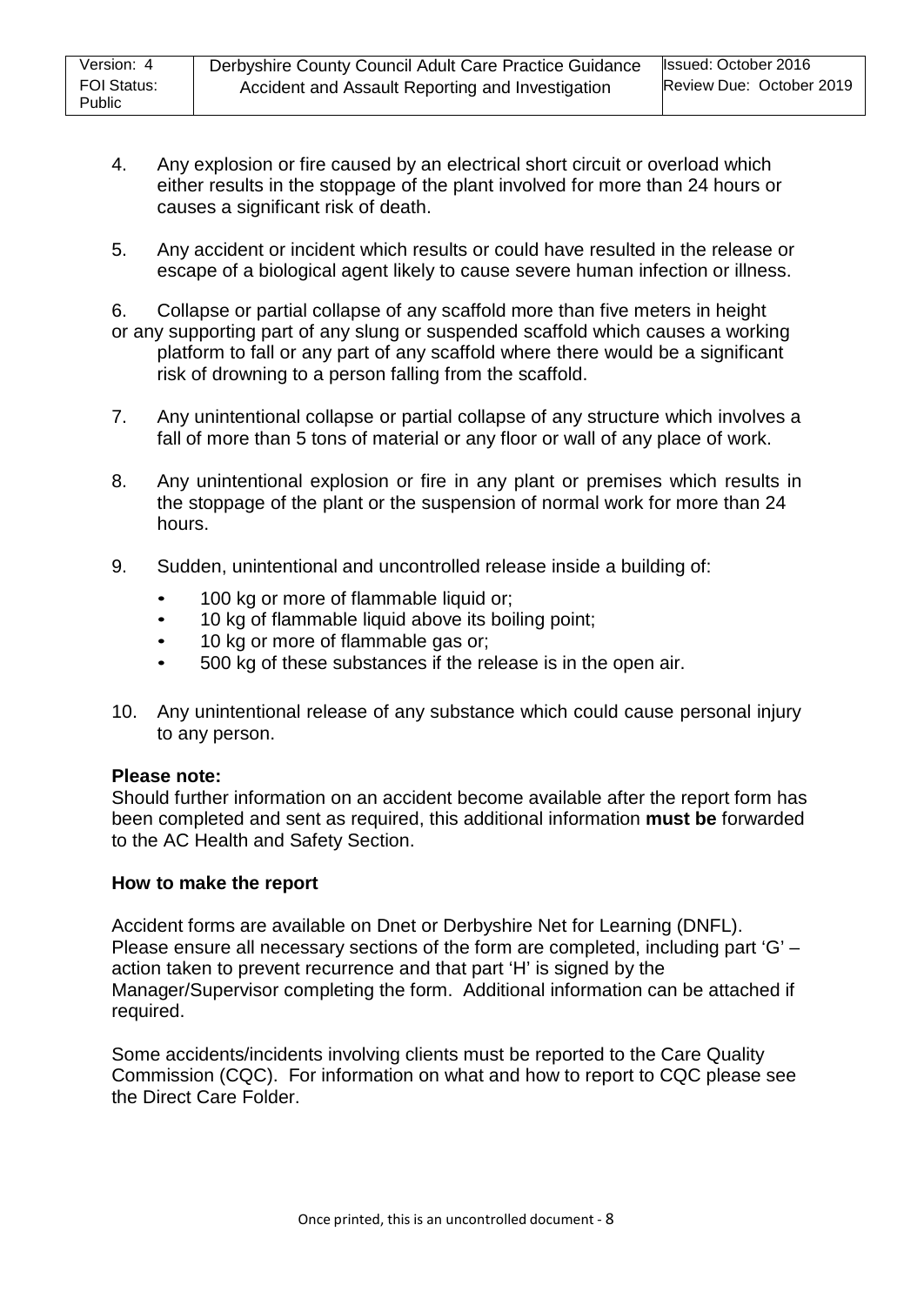### **Investigation following accidents and assaults**

All accidents and assaults to staff and clients, whatever their outcome, must be investigated to a greater or lesser degree, depending on the type of incident. The investigation should be carried out by a Manager or Domiciliary Organiser with Safety Officer and trade union involvement where appropriate.

Where an incident involves another agency e.g. Health Trusts, transport provider, private care agency or voluntary body, the Manager must agree with the agency concerned who will lead the investigation, carry out any necessary remedial action and share the information.

The purpose of the investigation is not to apportion blame, but to collect the facts, identify the root causes, and to recommend any necessary action to prevent or reduce the risks of a recurrence. On completion of the investigation, disciplinary action may be taken against anyone identified by the investigation as being at fault. Contact your HR Consultant for advice.

Where a serious incident has occurred, ensure the site is safe but undisturbed if possible, and seek advice from the Health and Safety Section. Investigations into minor incidents can usually be carried out by the Line Manager. More serious or complex investigations may need the assembly of a panel made up of some or all of the following:

- A Senior Independent Manager to lead the investigation, appointed by the Assistant Director for the service.
- The Line Manager of the people involved or the service, e.g. Service Manager.
- An AC Health and Safety Officer.
- A Trade Union H&S Representative.
- Any technical expert e.g. a Property Surveyor if the incident could be building related.
- Local Manager/DSO/Supervisor.

Begin the investigation as soon as possible after the accident following the Protocol for Management Involvement in Workplace Accident Investigations. (*Section 6*)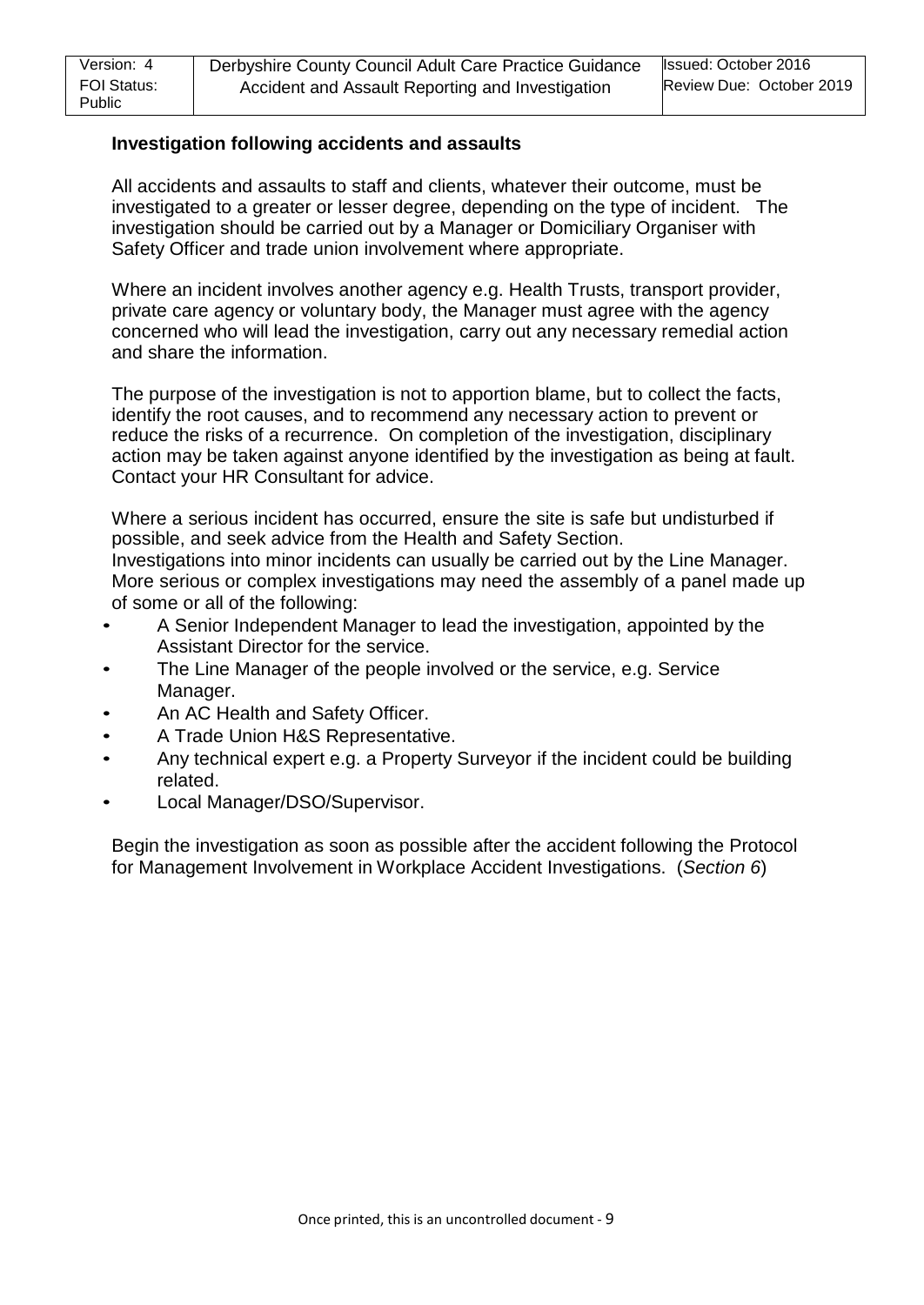# **3 – Investigation Protocol**

When carrying out an investigation stick to the facts, don't express opinions.

### **1. Establish facts**

Date, time, exact location of the accident, name of person(s) involved, indoors/outdoors, environmental conditions, the task being carried out.

### **2. Gather information**

What happened – ask the injured person (if possible) and any witnesses what they were doing before and at the time of the accident. Use open questions only. If possible, ask them to demonstrate (safely). Other information you may require:

- Is there a risk assessment for the task?
- Is there a Safe System of Work (SSW) for the task?
- Was the SSW being followed?
- Have staff involved in the incident been trained in the SSW?
- Was any equipment involved?
- Was the equipment maintained appropriately?
- Was it being used properly?
- Was Personal Protective equipment (PPE) required and being used?
- Was supervision and staff ratio adequate for the activity?
- Advice from a technical expert (if required)
- Any other questions appertaining to the investigation that you feel are necessary.

#### **3. Consider the evidence and arrive at conclusions**

For minor incidents, this may be done by the investigating Manager. For more serious or complex investigations, a panel may be required, (*see Section 2 above*). Based on the evidence only, decide what the root causes of the incident were. Accidents/incidents are rarely the result of a single factor. There is usually a build-up of events that lead to the incident.

#### **4. Actions to prevent a recurrence**

Decide what can be done to prevent or reduce the likelihood of a recurrence.

For example:

- Removal of the cause e.g. repair torn carpet as an immediate solution whilst waiting for a replacement.
- Elimination of the task use hoist; discontinue the activity.
- Review the risk assessment.
- Tightening up of procedures re-training of staff; review safe system of work etc.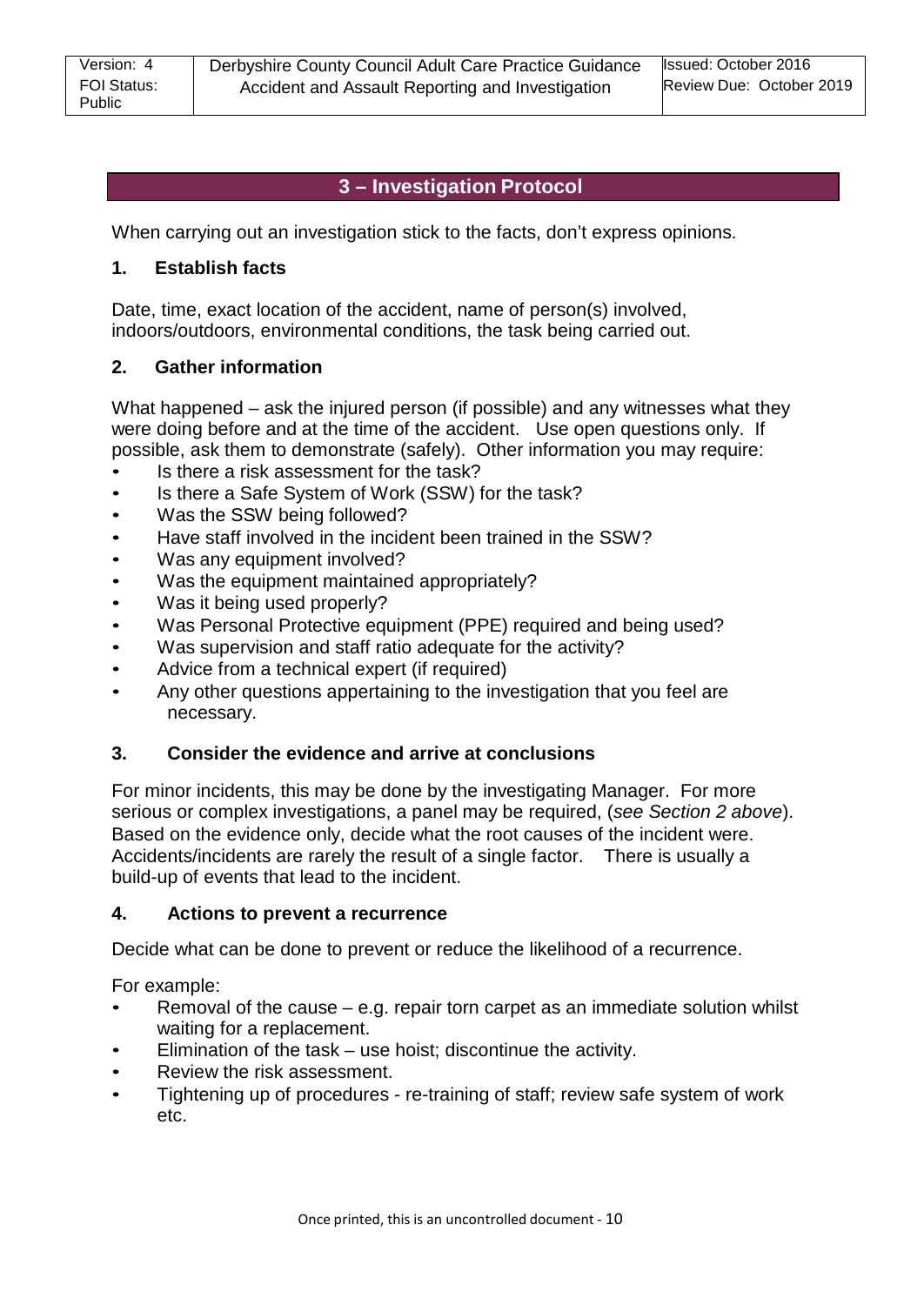### **5. Written report**

Produce a written report setting out the information referred to above with an action plan. The DCC Incident Investigation form (Appendix 4) can be used where appropriate. Each element of the action plan should have time-scales for completion and be allocated to a named individual who will be responsible for ensuring the necessary work is carried out.

The complexity of the report will depend on the severity of the incident.

For serious incidents that could reoccur in other areas of the care community, the report, or a summarised version of it without names or other identifying information, must be shared with other parties who may have an interest in the outcome e.g. other AC establishments or services, partner organisations including private, voluntary and independent sector organisations.

### **6. Monitoring**

The monitoring of the investigation is likely to take 2 forms:

- The monitoring of the progress made against the action plan. The person leading the investigation will need to ensure that those allocated tasks in the action plan complete them within the stipulated time-frame.
- The monitoring of the success of the changes to the work as a result of the investigation. This is a longer-term programme of checking the way the task is carried out to ensure staff follow the revised safe system of work, and reviewing accident records and statistics over a longer period of time, to see if similar incidents are still occurring. If the results of any part of this monitoring are negative, further action will be necessary.

Contact the Adult Care, Health and Safety Section for any further information, advice or assistance, on 01629 532050/51, or VOIP 32050/51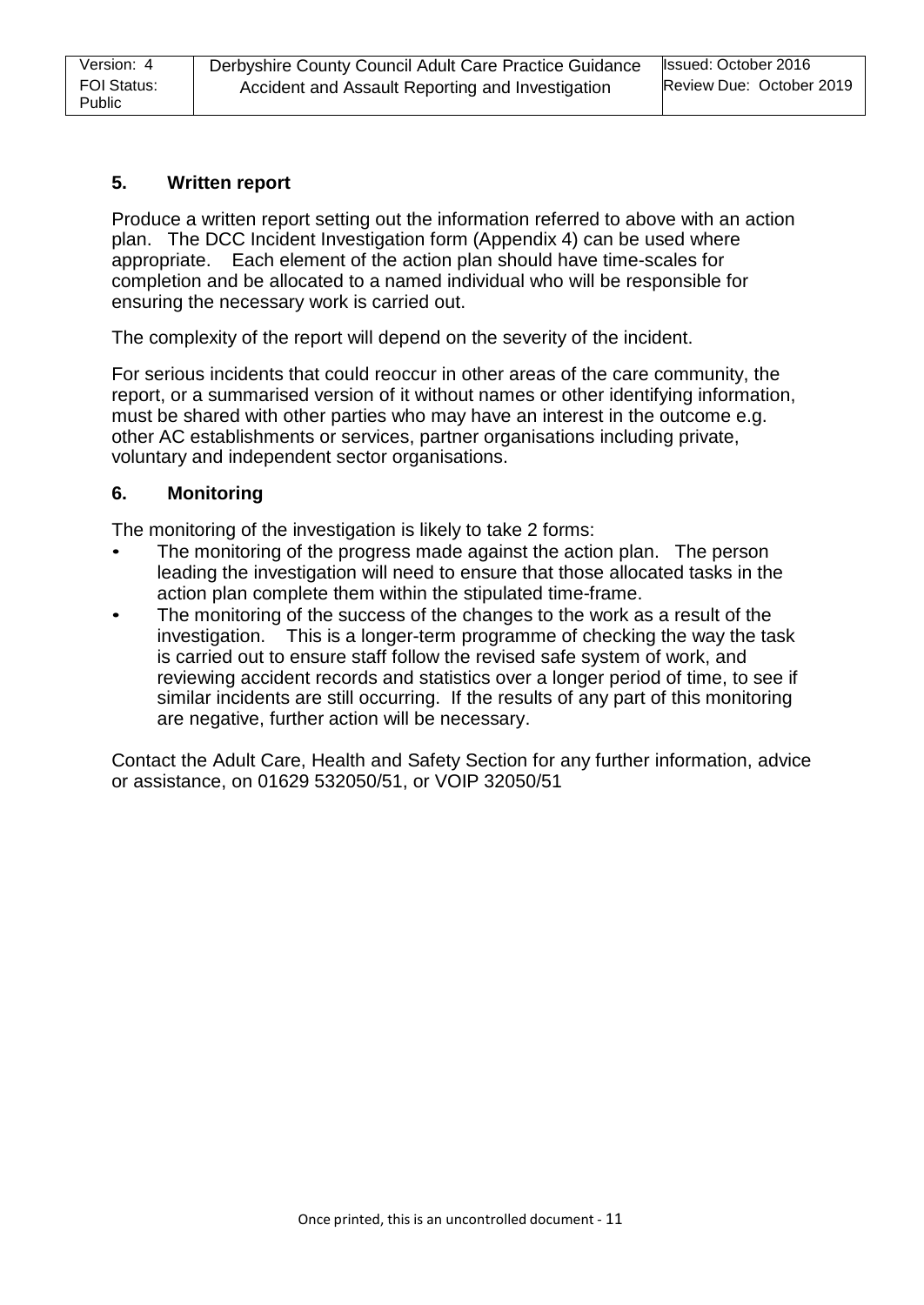# **4 – Assaults**

### **1. What is an assault?**

Any interaction between people which results in one or more of them feeling threatened.

For the purposes of reporting, the assault has to be an act of 'non-consensual violence'. This is to differentiate between situations where the injured person agreed to the violent behaviour taking place, such as professional sporting activities e.g. boxing. In the case of staff member, the assault must be arising out of or in connection with their work.

An assault can be physical i.e. where a person is attacked by someone using a weapon or by the perpetrator using physical force (grabbing, punching, kicking, head-butting, biting, scratching etc.); or

Non-physical or verbal i.e. where the perpetrator shouts, swears or postures resulting in the victim **feeling** threatened although no physical contact actually takes place.

Assaults can take place between:

- Staff members and members of the public/contractors.
- Members of staff and other members or groups of staff.
- Clients and members of staff.
- Clients and members of the public/contractors.
- Clients and other clients or groups of clients.

Either of the parties can be the 'perpetrator(s)':

- Decide if the reported assault meets with the above definition.
- What happened ask the assaulted person to describe what they were doing before and at the time of the assault and what was actually said or done by the alleged perpetrator.

# **Key questions to ask**

- Was any likelihood of violence considered and was there a plan in place to control this?
- Was a risk assessment in place? (where a client is involved, this may be part of their care plan)
- Did staff know about the risk assessment and safe system of work?
- Have staff received training in personal safety or SCIPr-uk?
- If a weapon was used, where was this obtained?
- Any other contributory factors?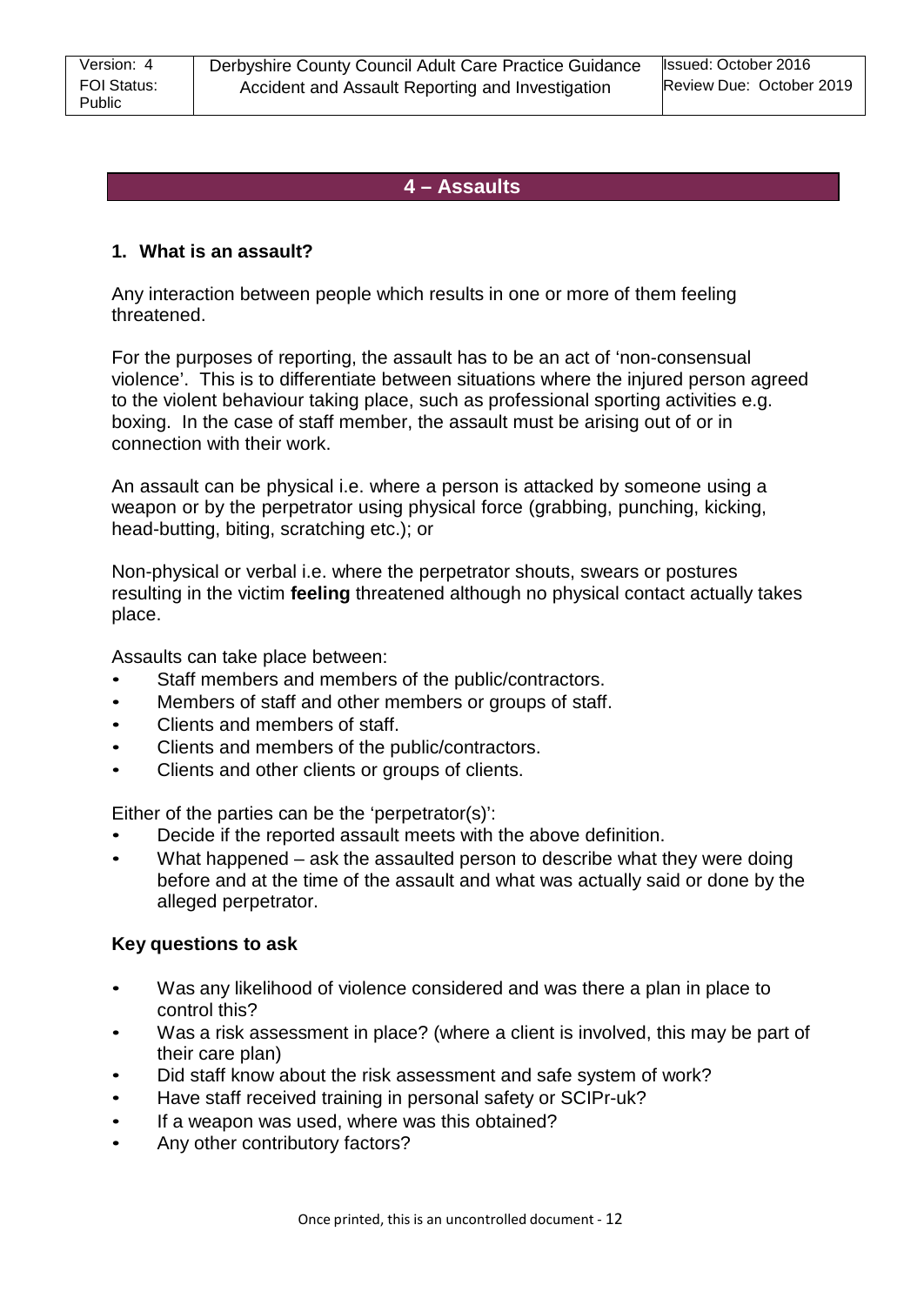- Assaults involving clients on clients which occurred as a result of their condition, are not required to be reported to the H&S section but recorded and dealt with by the local management.
- Consider if anything can be done to reduce the risk of further incidents. Refer to DSG - Personal Safety [including](http://dnet/policies_and_procedures/older_adults/adult_care/all/hands/default.asp) Lone Working.

Take any other immediate actions which could reduce the risk of recurrence.

A risk strategy meeting may be needed as part of this review depending on the severity of incidents e.g:

- Serious physical assault to staff.
- Use of or presence of a weapon of any kind.
- Where staff have been subjected to threats advice must be sought from Adult Care, Health and Safety Section.

## **2. What needs to be reported – to Line Manager**

All incidents of assault must be reported to the Line Manager, as soon as possible. Records of these incidents must be kept.

## **3. What needs to be reported to Adult Care, Health and Safety Section?**

- **By telephone Accident Report Form and Assault Form -** Any assault on an employee by another employee or by a member of the public, or an assault on an employee by a client resulting in a reportable injury which is notifiable to the HSE as set out in the Accident Reporting section of this document. This needs to be followed with an Accident Report Form and an Assault Report Form to reach the Health and Safety Section within 10 days of the incident.
- **By Accident Report Form and Assault Form -** Any Assault which results in the person being unavailable for their **normal work** for more than 7 days (not including the day of the incident).
- **By Assault Form only -** Any assault, physical or verbal, on an employee which results in the employee feeling threatened even though a reportable injury did not occur.

### **N.B. When an employee has been assaulted by another employee, member of the public or client, the employee must be advised of their right to report the incident to the police.**

### **4. What needs to be reported on the Service internal recording system only**

**On the Service Specific internal reporting system -** Any assault by a client on another client where the behaviour of one or more individuals is a result of their condition e.g. learning disability.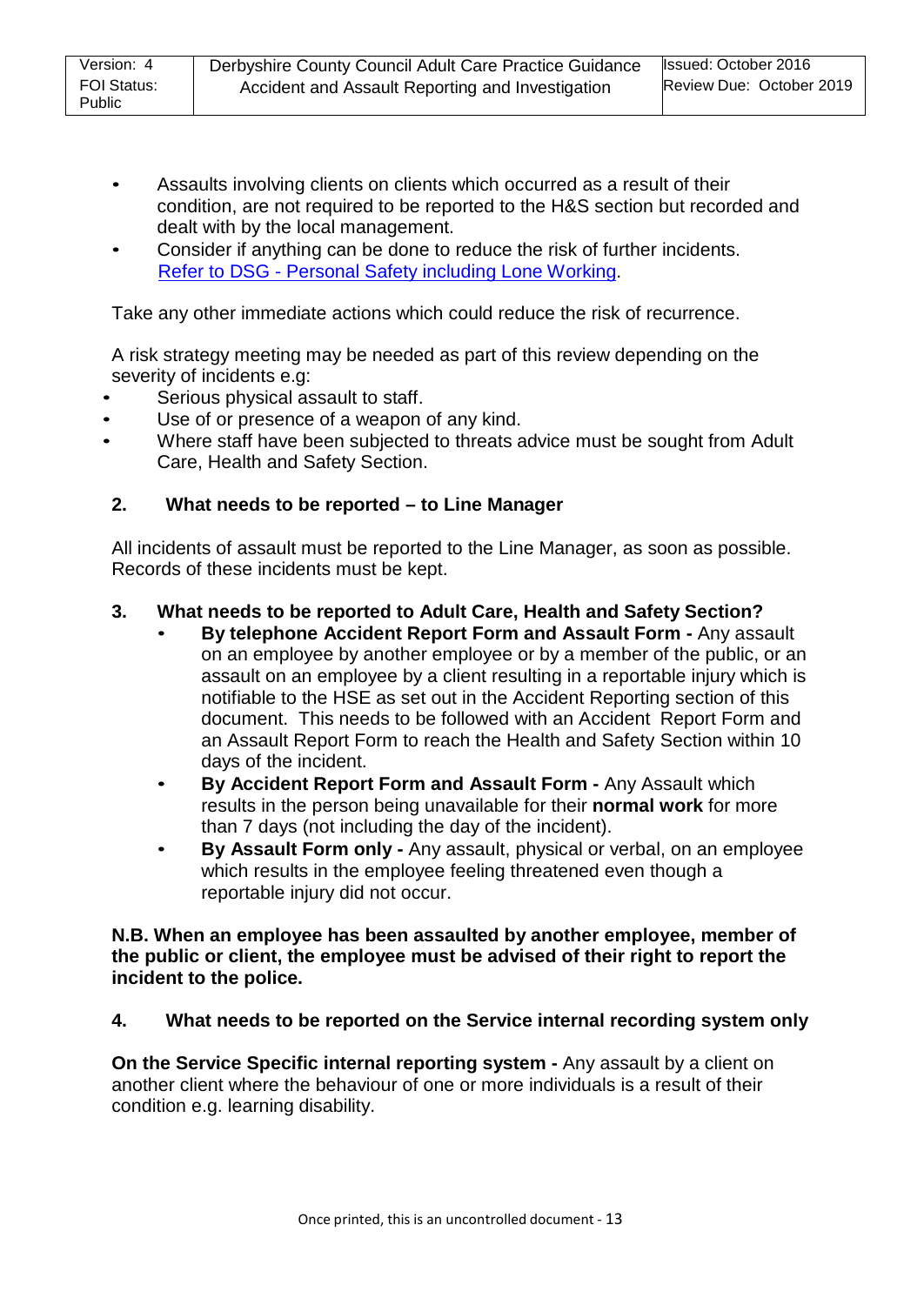If the assault is by one client on another client and the underlying cause is not due to their condition, the assaulted person must be advised of their right to report the incident to the police.

### **Information for Staff & Trades Union Safety Representatives**

Locally appointed Safety Representatives **must** be given access to, and be allowed to take copies of health, safety and welfare information relevant to the workplace to enable them to fulfil their functions. This includes information on assaults. Where information is to be provided the [DCC 'Disclosure](http://dnet/forms/caya/health_and_safety/default.asp) of Information to Appointed Safety [Representatives](http://dnet/forms/caya/health_and_safety/default.asp) Protocol must be followed.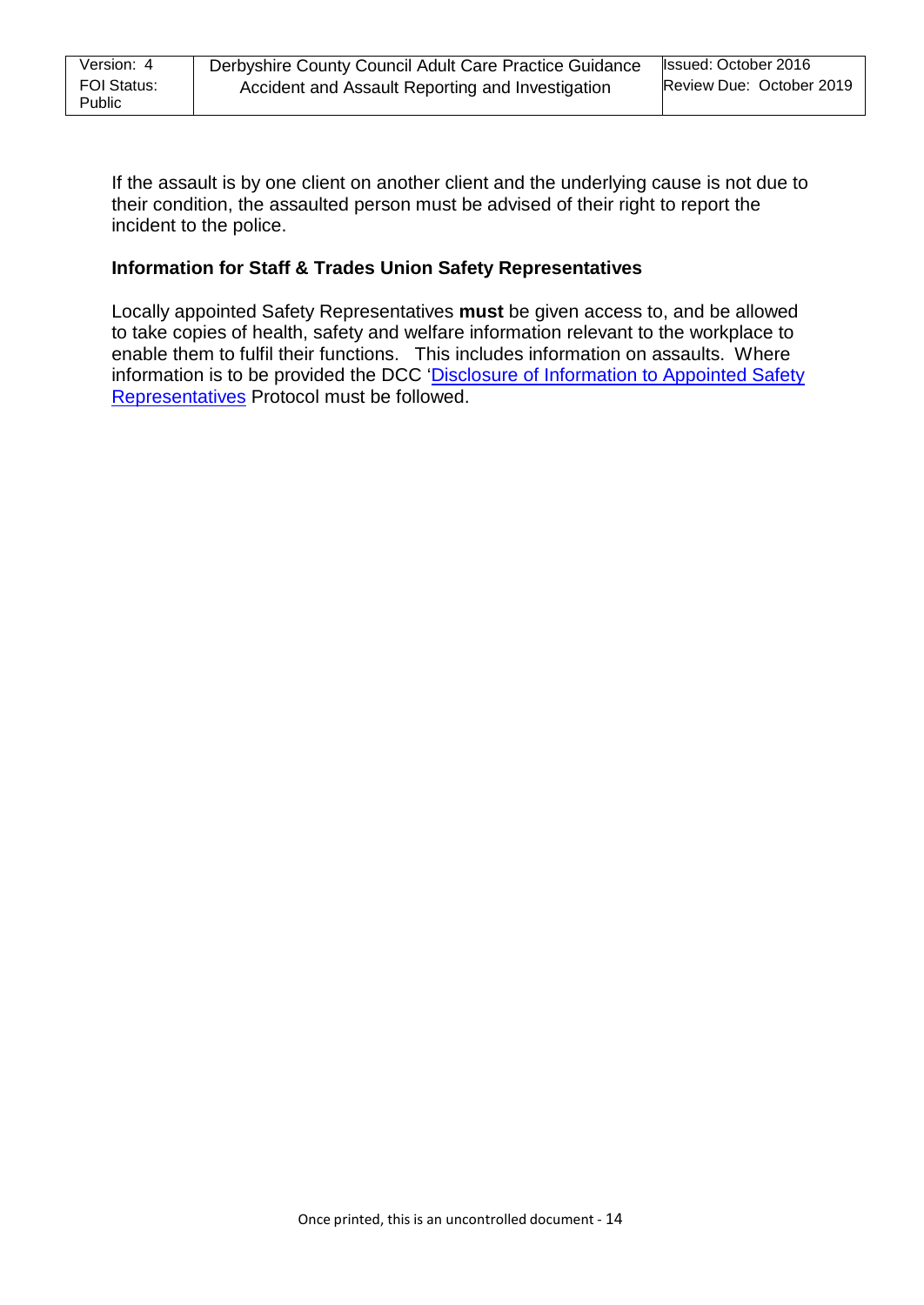# **5 – Employee Guidelines**

All accidents at work, however minor, should be reported to your line manager. If the accident occurs whilst you are undertaking duties away from your normal place of work, then you should report the accident to the officer in charge of the establishment and then report the incident to your line manager when you return to your work base. Your line manager will ensure that the accident reporting procedure is followed.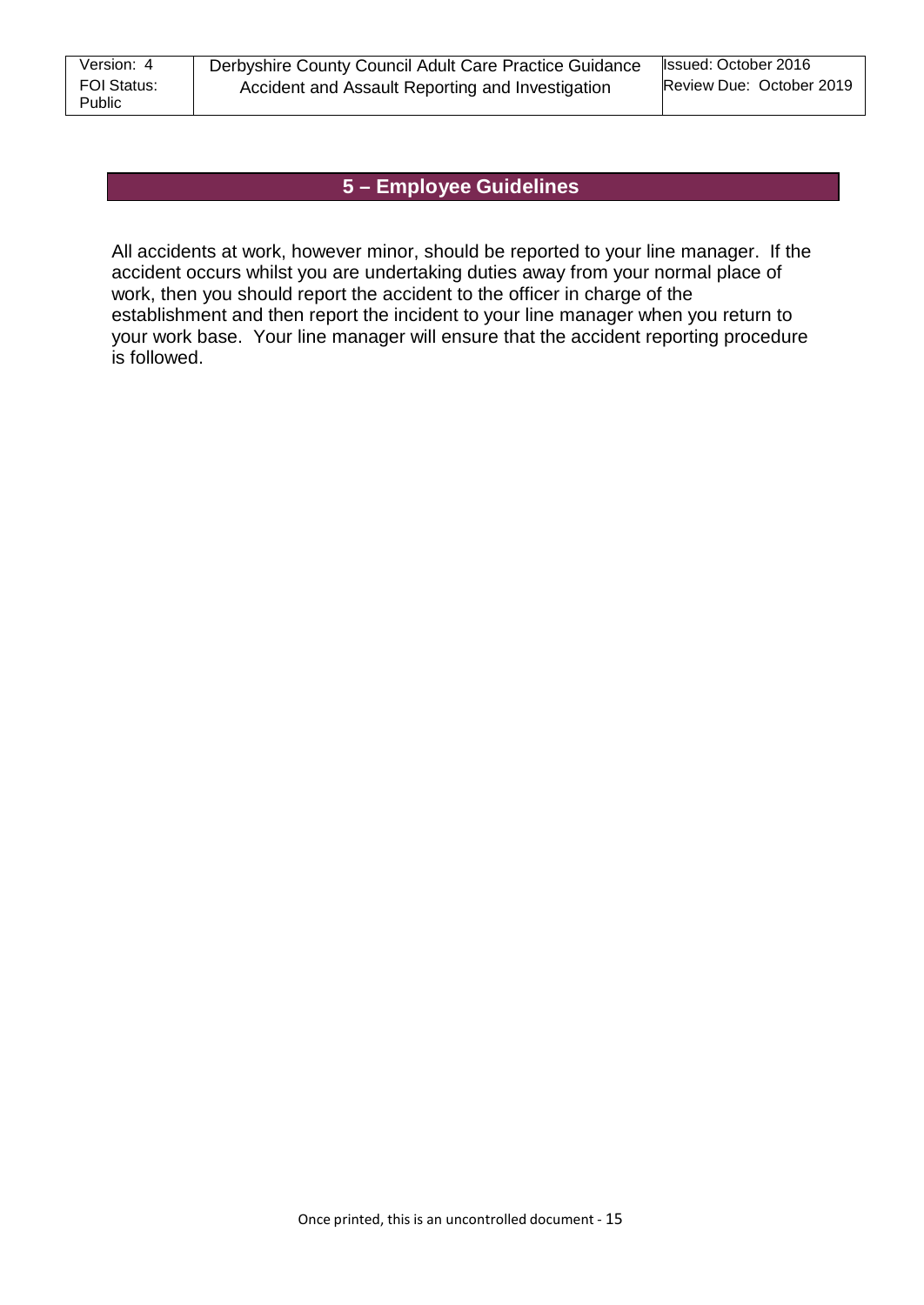# **6 – Protocol for Management Involvement in Workplace Accident/Incident Investigation**

## **Purpose of protocol**

To best ensure consistency in the way managers respond to  $-$  and deal with  $$ accident/incident investigations and near misses. To include accidents to Adult Care staff and clients, visitors or contractors, where the incident occurred arising out of, or in connection with work carried out by Adult Care.

## **Background**

All accidents or health and safety incidents need to be investigated promptly and appropriately, to establish the causes of the accident and identify what action needs to be taken (if any) to prevent or reduce the risks of a recurrence. This includes 'near misses' i.e. accidents which caused no injury or loss to the Council but had the potential to do so - for example, something falling from a high shelf onto the floor. No injury was caused because there was no one there at the time the article fell, but if someone had been walking past, it may have struck them and caused an injury.

The level of management seniority involved in an accident (or 'near miss') investigation will depend on the severity - or potential severity - of the accident / incident and the possible consequences for the service or department. General advice is that the more serious the incident, the higher the level of management involvement necessary. Even then, some thought will need to be given to the possible consequences for the department as a whole rather than just the premises or section where the incident took place. For example, if a person trips over a raised carpet edge and breaks a leg, even though this is classed as a serious injury under The Reporting of Injuries, Diseases and Dangerous Occurrence (Amendment) Regulations 2012 (RIDDOR), it has consequences for the premises where the accident took place only. If, however, an accident occurs as a result of a breach of departmental procedures, or the procedures are found not to be suitable and sufficient, then there could be consequences for the particular service involved, the department or the Authority as a whole.

In any event the investigations process **must** begin as soon as possible after the event; when any casualties have been dealt with and the site is made safe. The most senior manager present on site should take responsibility for ensuring that:

- Action is taken to meet any medical needs of the person(s) involved;
- The site is made safe but not interfered with in any other way;
- A decision is made and actioned as to who else should be notified of the accident see notes below);
- An accident form is completed and any relevant information recorded.

Further information on accident investigation and recording can be found in the Accident and Assault Reporting Section of the H&S Portfolio.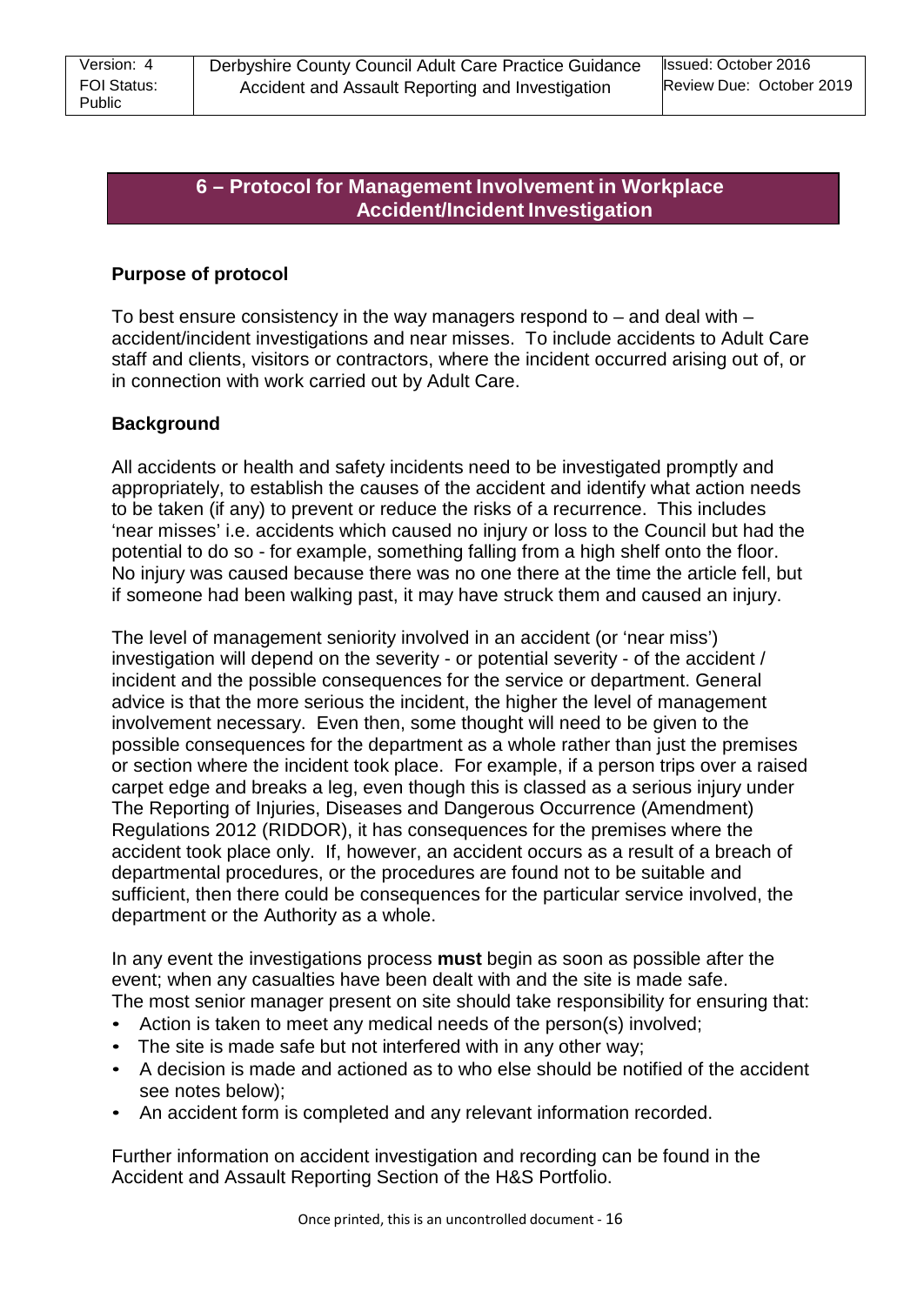### **The primary purpose of an accident/incident investigation is not to apportion blame but to identify the root causes and to recommend actions to prevent or reduce the risk of a recurrence.**

## **Protocol - Level 1 Accidents/incidents**

Will include:

Accidents which cause minor cuts, abrasions, bruises, sprains, fractures of fingers or toes etc. to employees, contractors, clients or members of the public. This may include accidents which, although minor, could still result in an employee being unable to work at their normal job for more than 7 days and therefore will be reportable to the Health and Safety Executive (HSE).

For level 1 accident/incidents it will be sufficient for the Front Line Manager/DSO to carry out the investigation following the Accident Investigation Protocol set out in section 9, page 7 of the Health and Safety Portfolio. The results of the investigation should be brought to the attention of the investigating manager's immediate line manager and all appropriate staff.

The information from the investigation, including witness statements, risk assessments, conclusions as to the causes and recommendations for action must be kept for a minimum of 3 years and 3 months from the date of the incident.

Near misses with the potential to cause the above should also be subject to this level of investigation.

### **Protocol - Level 2 Accidents/incidents**

Will include:

- Fractures: Of a major bone (not the nose or a bone in the hand or foot) or a dislocation of a major bone (not fingers or toes) which is caused by a local issue, e.g. someone tripping over a worn carpet or slipping on a wet floor etc.
- Injuries: Requiring immediate admission to hospital for more than 24 hours, but not included in level 3 accidents / incidents.

For Level 2 accidents/incidents the Service Manager or equivalent is responsible for managing the investigation process. The investigation group is to include the Line Manager, Health and Safety Officer and any other expert deemed appropriate e.g. Property Division Surveyor, for incidents involving building issues.

The Accident Investigation Protocol set out in the Health and Safety Portfolio should be followed.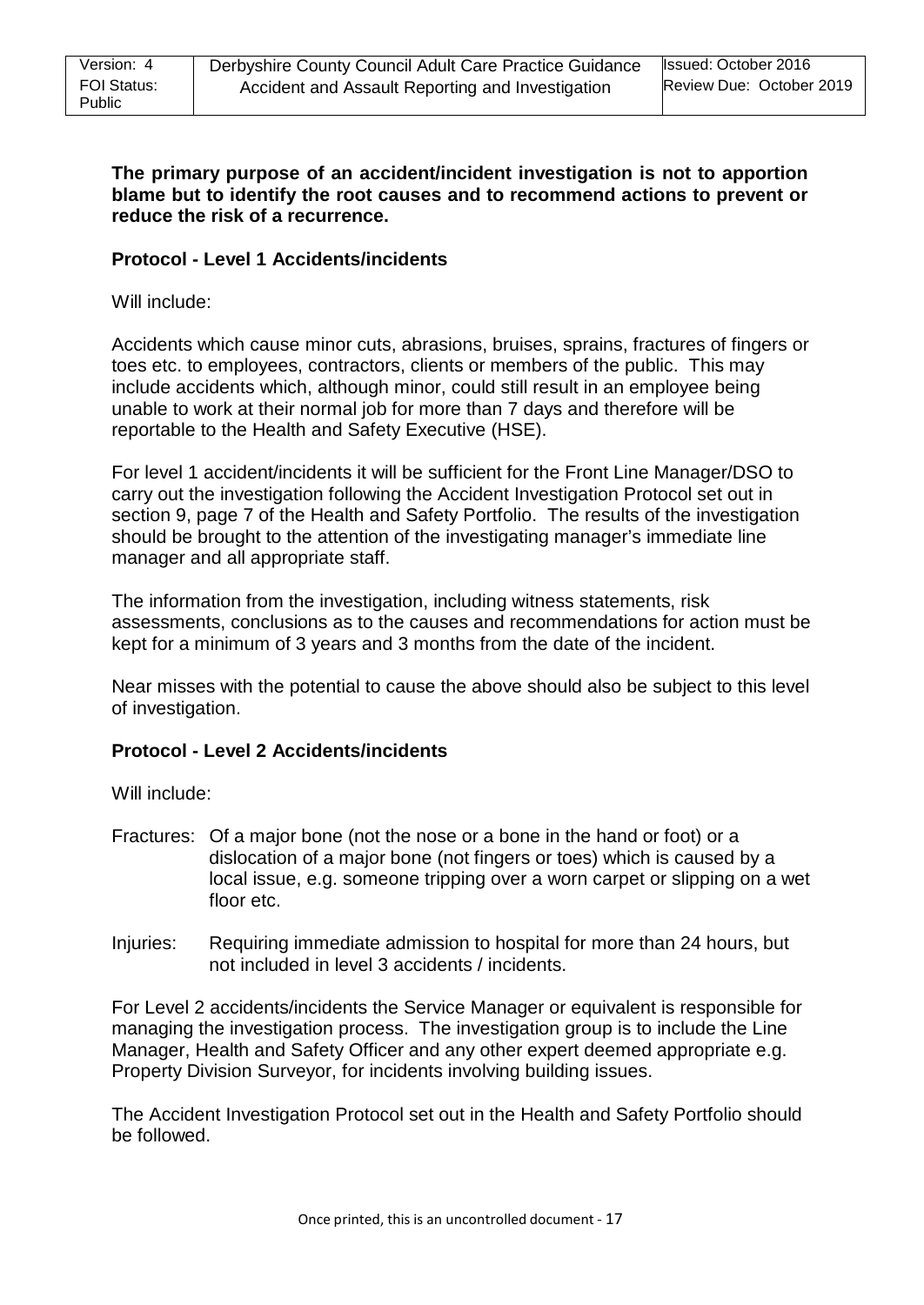Near misses with the potential to cause the above should be subject to the same level of investigation.

The results of the investigation should be brought to the attention of the investigating manager's immediate line manager and appropriate staff. The information from the investigation, including witness statements, risk assessments, conclusions as to the causes and any recommendations for action must be kept for a minimum of 7 years from the date of the incident.

## **Protocol - Level 3 Accident/incidents**

Will include:

Fatalities: Where this is the result of an accident due to our premises or our systems of work, not where a client dies of natural causes or because of a known illness.

Fractures: Of the skull, spine or pelvis.

Amputation: Of any part of the body.

Loss: Of the sight of an eye.

Injury or loss of consciousness resulting from:

- Electric shock.
- Lack of oxygen.
- Contact with a hazardous substance (ingestion, absorption, inhalation or
- injection).
- Exposure to infected material.
- Any situation arising from a breach of service or departmental procedures or failure of those procedures.

For Level 3 accidents/incidents the investigation process will be led by a Senior Manager (Group Manager or above). A panel is to be established to include the above Senior Manager, Health and Safety Officer and any others deemed appropriate by the lead officer.

For level 3 accident/incidents, initial evidence gathering should be carried out by the local manager with the direct assistance of a Health and Safety Officer. This evidence can then be presented to the formal investigation panel.

The Accident Investigation Protocol set out in the Health and Safety Portfolio should be followed.

Near misses with the potential to cause the above should be subject to the same level of investigation.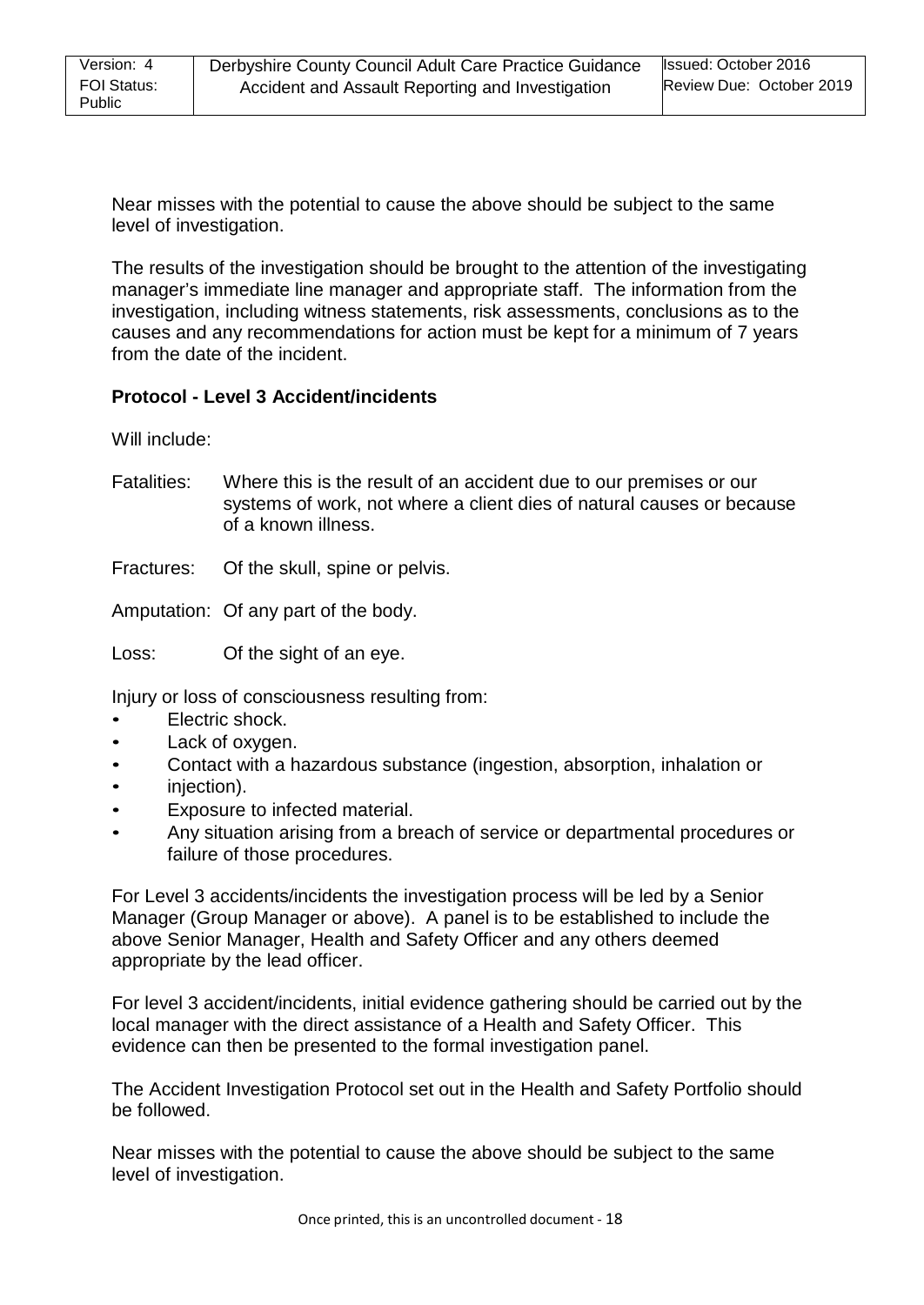The information from the investigation, including witness statements, risk assessments, conclusions as to the causes and recommendations for action should be kept for a minimum of 7 years from the date of the incident.

Level 2 and 3 accidents/incidents may also be subject to further investigation by a panel chaired by a senior, manager, depending on the outcomes of the original investigation.

## **Role of the Department's Health and Safety Section**

The H&S Section will give advice to line managers on:

- The protocol for investigating accidents/incidents;
- H&S legislation, the role of the HSE, Corporate and Departmental H&S policy and guidance;
- Best H&S practice.

A member of the Health and Safety Section **must** be included in the investigation for both level 2 and level 3 accident/incidents as set out in this protocol.

It is **not** the job of the Health and Safety Section to undertake a manager's responsibilities for them. However, the Unit is empowered to submit an independent report on an accident/incident if the Principal Health and Safety Officer consider the circumstances of an individual case so warrant.

#### **Role of trade union representatives**

Trade Union appointed Health and Safety Representatives have the right to investigate accidents involving their members. Where they request it, a joint (management/trade union) investigation should be carried out. It is recommended that the Trade Union Representative, if there is one, is offered a place on the investigation panel.

Investigations must take place as soon as possible after the event. If an offer has been made to a trade union or staff representative for them to take part in a joint investigation and they are not available, the investigation should still go ahead and the absence of the trade's union representative placed on record.

### **Queries/further information**

Please contact the H&S Section on 01692 532050/1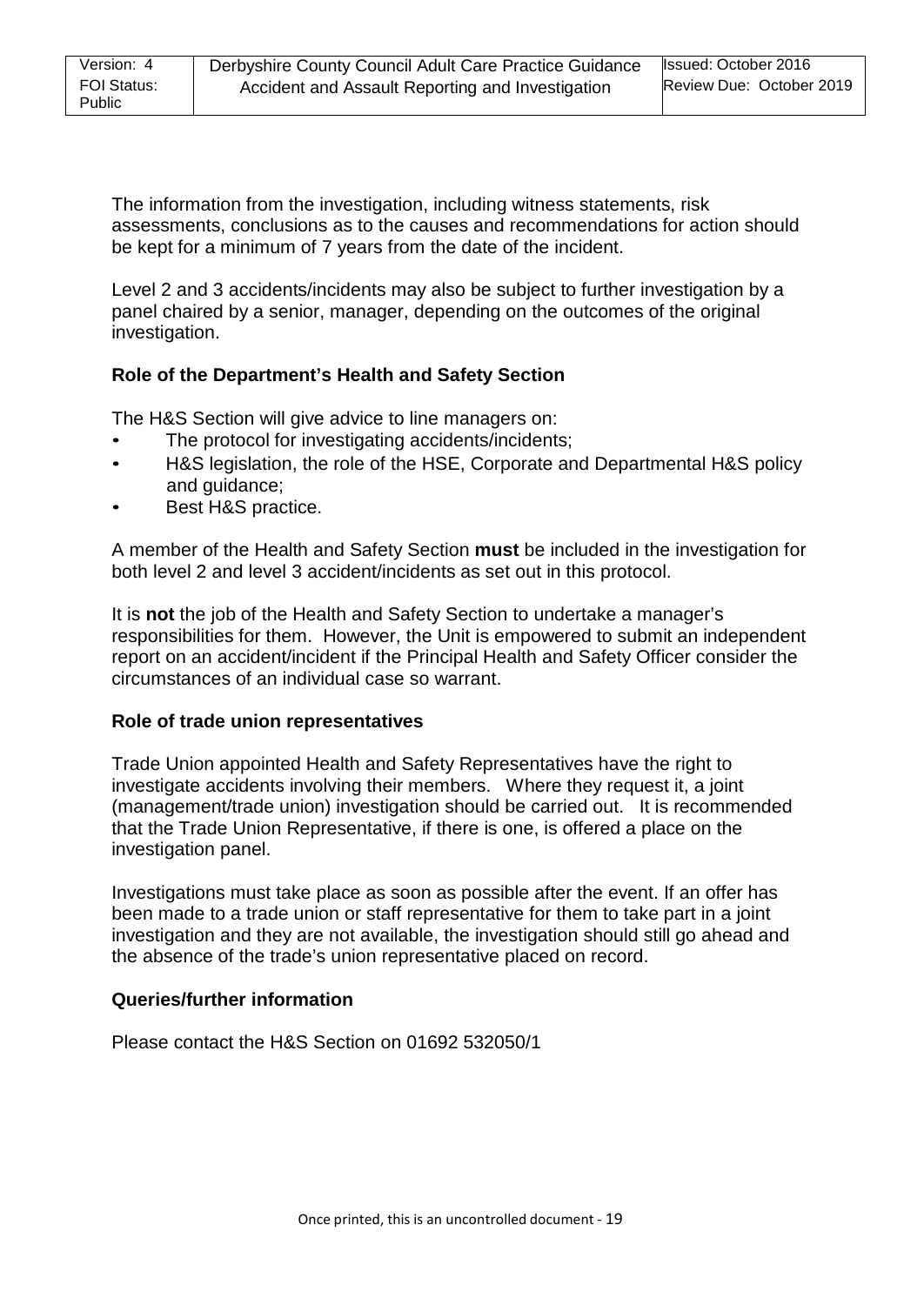| Version: 4            | Derbyshire County Council Adult Care Practice Guidance | <b>Issued: October 2016</b> |
|-----------------------|--------------------------------------------------------|-----------------------------|
| FOI Status:<br>Public | Accident and Assault Reporting and Investigation       | Review Due: October 2019    |

# **Appendix 1 – Accident Reporting Procedure Guidance Table**

|                                                                                                                                                               | Fatal Injury | Dangerous<br>Occurrence | Major Injury | Injury to a<br>member of the<br>public who<br>was then<br>taken from the<br>scene of the<br>accident to a<br>hospital for<br>treatment | Injury > 7 days<br>absence from<br>work              | Injury > 3 but<br>< 7 days<br>absence from<br>work                   | No absence or<br>$<$ 3 days<br>absence from<br>work | Subsequent<br>Death of<br>Employee    |
|---------------------------------------------------------------------------------------------------------------------------------------------------------------|--------------|-------------------------|--------------|----------------------------------------------------------------------------------------------------------------------------------------|------------------------------------------------------|----------------------------------------------------------------------|-----------------------------------------------------|---------------------------------------|
| Telephone AC Health and Safety<br>Section asap. The H&S section<br>will contact the HSE,<br>DCC Corporate H&S Section,<br>DCC Risk Manager as<br>appropriate. |              |                         | ✓            |                                                                                                                                        |                                                      |                                                                      |                                                     |                                       |
| Telephone the Line Manager of<br>the person involved that day if<br>not your staff member.                                                                    |              |                         |              |                                                                                                                                        |                                                      |                                                                      |                                                     |                                       |
| Complete an e-incident report<br>form 10 days of the accident.                                                                                                |              |                         |              |                                                                                                                                        | Once length of<br>absence known to<br>be over 7 days | Once length of<br>absence known to<br>be over 3 days but<br>< 7 days |                                                     | With note stating<br>subsequent death |
| Retain a copy of the accident<br>report form at place of work.                                                                                                |              |                         | ✓            |                                                                                                                                        |                                                      |                                                                      |                                                     |                                       |

Where someone is suspected of suffering from a prescribed disease or specified disease consult Derbyshire County Council's Occupational Health Section who will give advice on the procedure to be followed.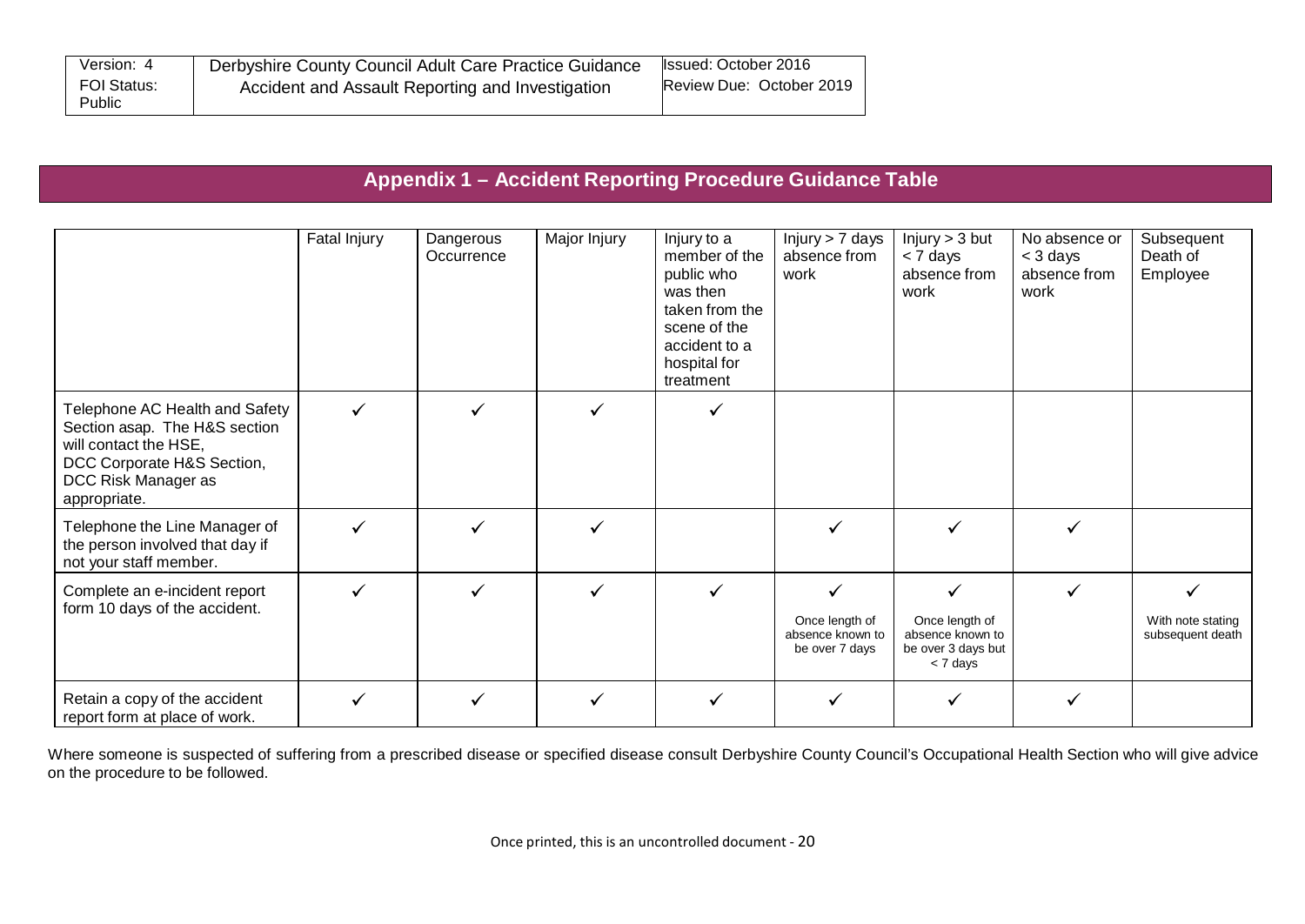| Version: 4                   | Derbyshire County Council Adult Care Practice Guidance | Issued: October 2016     |
|------------------------------|--------------------------------------------------------|--------------------------|
| <b>FOI Status:</b><br>Public | Accident and Assault Reporting and Investigation       | Review Due: October 2019 |

# **Appendix 2- Accident Reporting Procedure Flow Chart**

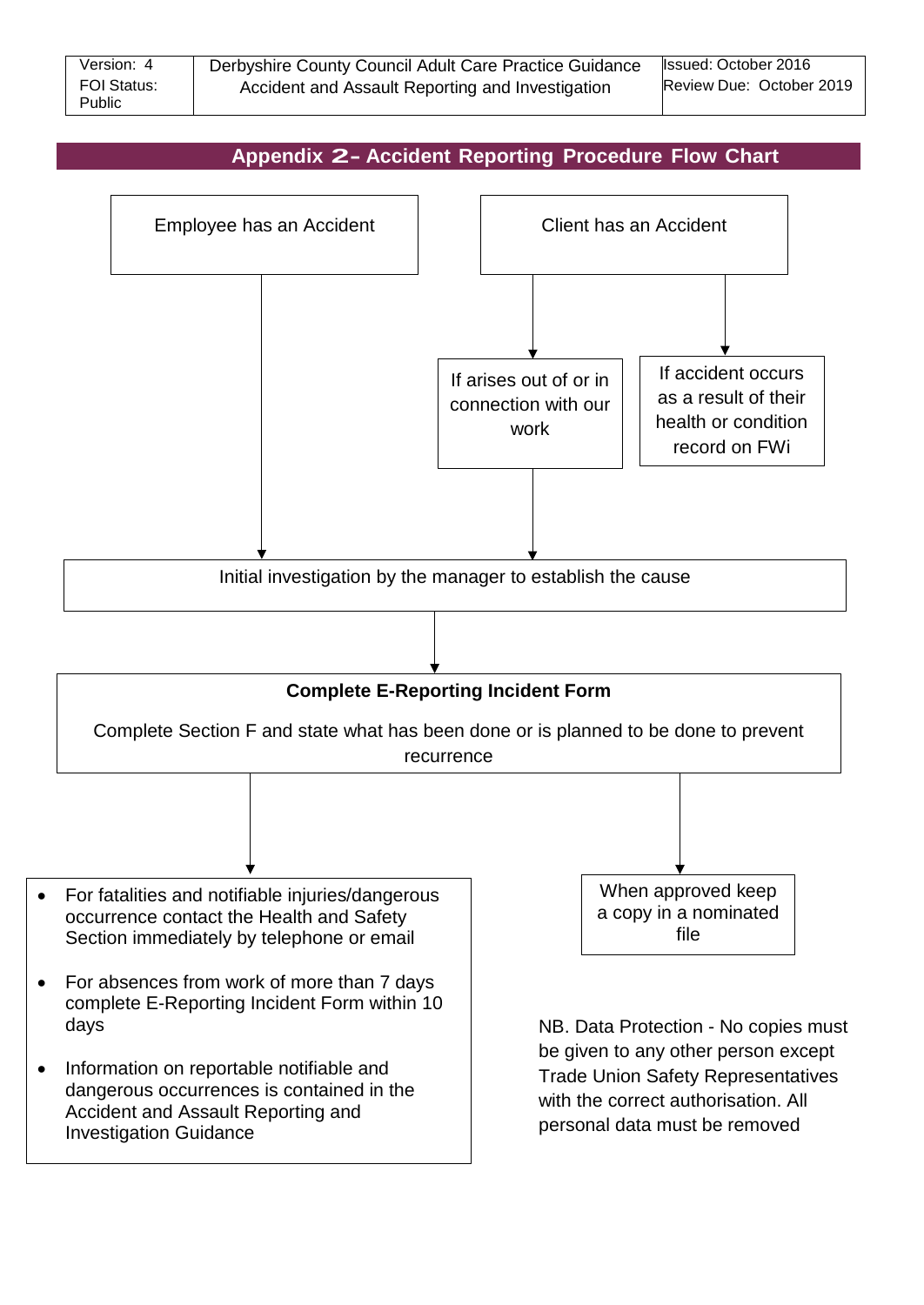| Version: 4                   | Derbyshire County Council Adult Care Practice Guidance | Issued: October 2016     |
|------------------------------|--------------------------------------------------------|--------------------------|
| FOI Status:<br><b>Public</b> | Accident and Assault Reporting and Investigation       | Review Due: October 2019 |

# **Appendix 3 - Assault Reporting Procedure Flow Chart**



• Information on reportable notifiable and dangerous occurrences is contained in the Accident and Assault Reporting and Investigation Guidance are not required to be reported to the H&S Section but recorded and dealt with by the local management, unless it results in a reportable accident. All other assaults on clients follow the procedure above.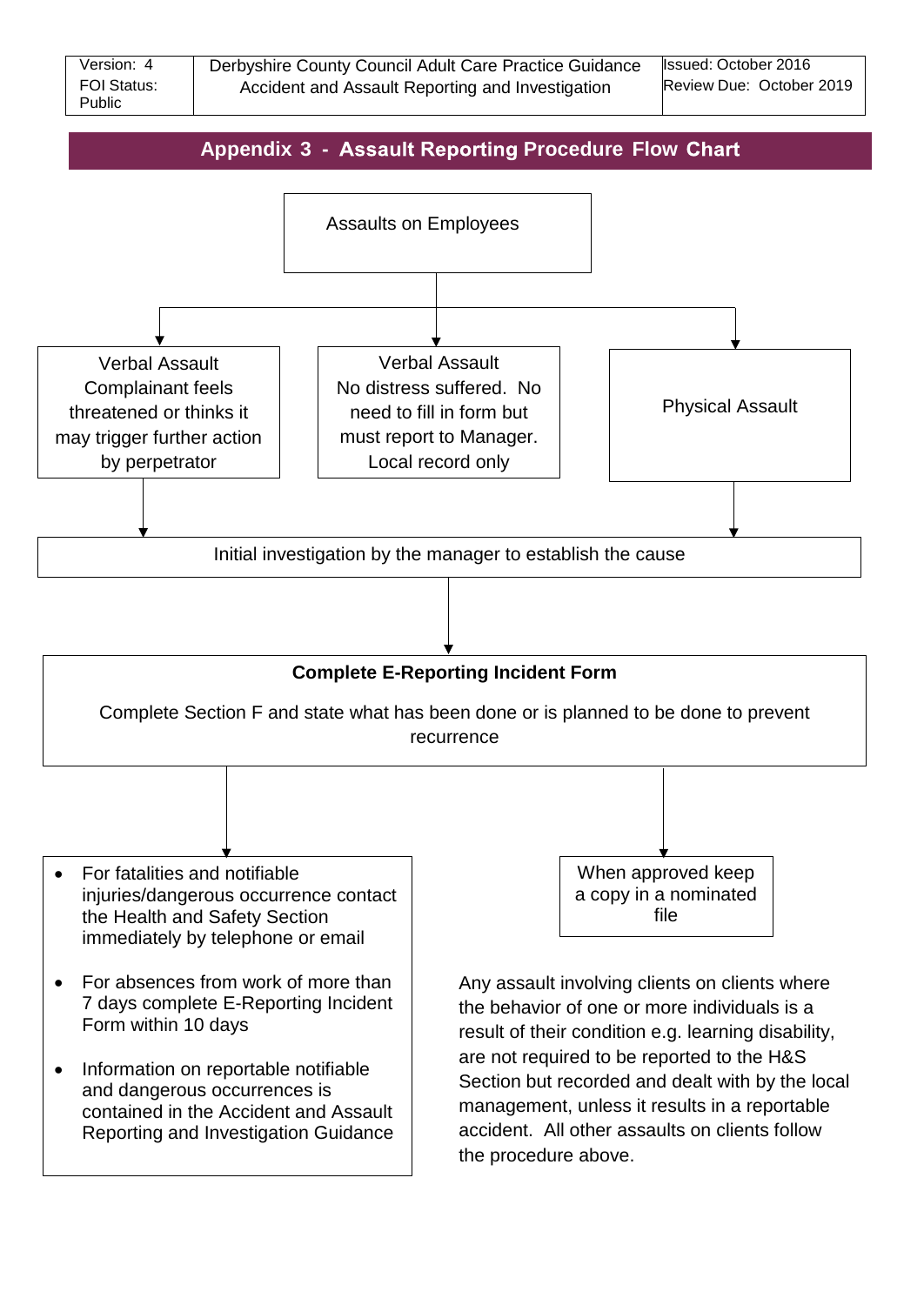# CORPORATE RESOURCES DEPARTMENT INCIDENT INVESTIGATION FORM

(Accident, Assault, Near Miss/Dangerous Occurrence)

## **Please read carefully before completing the form:**

Following an incident at work an accident and/or assault form must be completed and a copy sent to the departmental health and safety section (Copies of these forms can be obtained from the following dnet link http://dnet/forms/employee\_wellbeing/health\_safety/default.asp. These must be submitted as soon as possible to meet legal requirements.

In addition where appropriate and/or where requested to do so by the Health and Safety section, this investigation form must be completed by the manager. It is the responsibility of the manager to arrange to meet the injured person and, if necessary, with his/her line manager/supervisor to establish the circumstances leading up to the incident. The injured person can if they wish have their employee representative with them whilst discussing what happened.

For the purposes of this document the definition of an accident is any unplanned/unpremeditated event caused by unsafe acts and/or conditions whether injury was caused or not.

This form can also be used to investigate assaults (physical or verbal) and near misses. The definition of a near miss is an unplanned event that has the potential to cause injury to people or damage to property.

| 1. Details of Injured Person |  |  |  |  |
|------------------------------|--|--|--|--|
| Name                         |  |  |  |  |
| <u>Age</u>                   |  |  |  |  |
| Employee Number              |  |  |  |  |
| Job Title                    |  |  |  |  |
| <b>Contact Number</b>        |  |  |  |  |
| <b>Base Address</b>          |  |  |  |  |
| <b>Incident Location</b>     |  |  |  |  |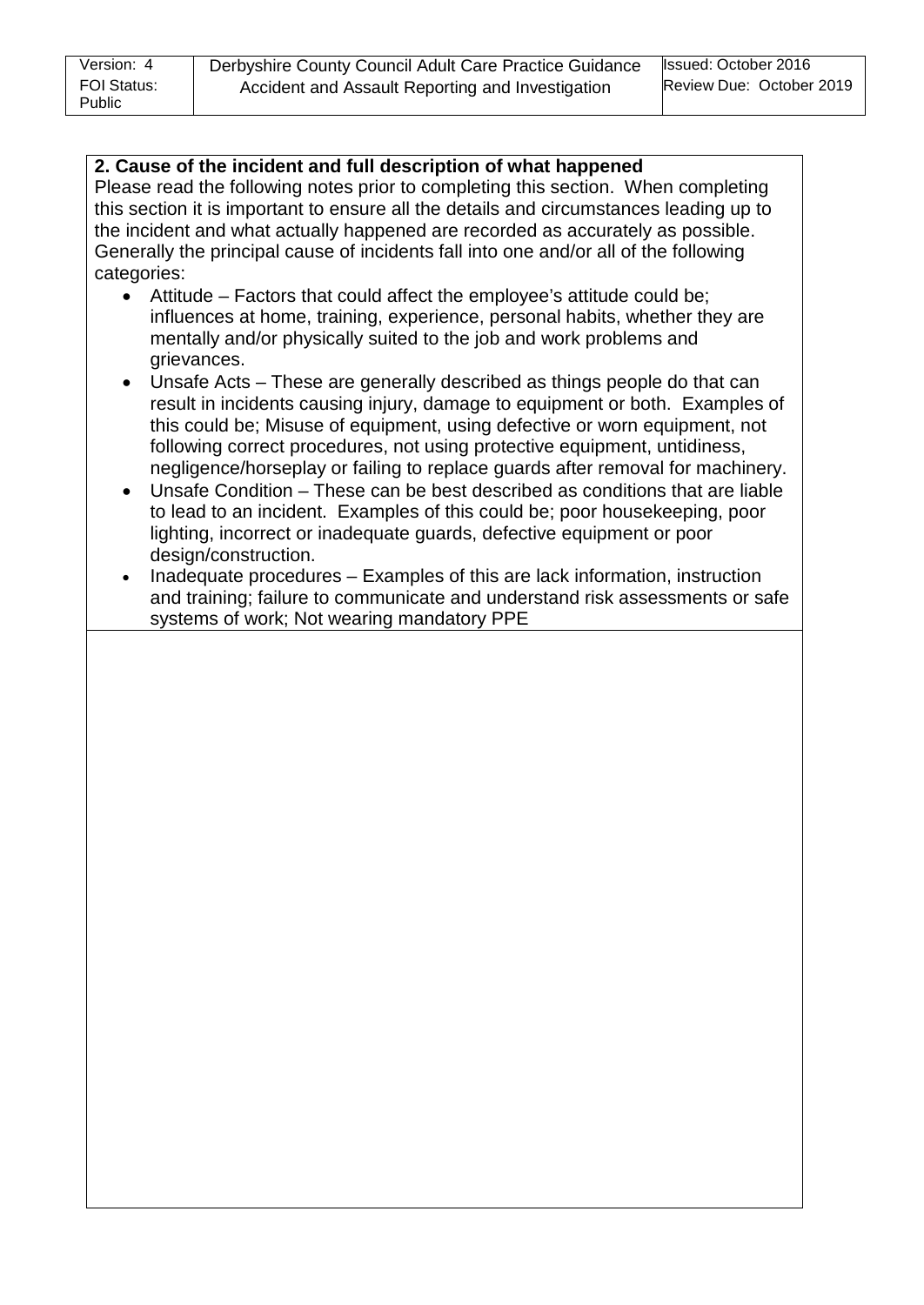| Version: 4                   | Derbyshire County Council Adult Care Practice Guidance | Issued: October 2016     |
|------------------------------|--------------------------------------------------------|--------------------------|
| <b>FOI Status:</b><br>Public | Accident and Assault Reporting and Investigation       | Review Due: October 2019 |

# **3. Injuries & First Aid Provided**

What were the resulting injuries?

If first aid treatment was administered please provide details of what treatment was provided and the name of the first aiders?

If the injured person was taken to hospital please provide details of how they were transported and which hospital they were taken to?

# **4. Witnesses**

Please provide name, address and contact details of any witnesses

| 5. Additional information & consideration's                                         |         |
|-------------------------------------------------------------------------------------|---------|
| Please answer all of the following questions with either a yes, no or n/a. Where it |         |
| asks for further details please complete as indicated.                              |         |
|                                                                                     | (y, n,  |
|                                                                                     | $n/a$ ) |
| Were there any photographs taken relating to the incident? (If yes attach           |         |
| to this form)                                                                       |         |
| If applicable have you drawn a sketch of the incident? (If yes attach to            |         |
| this form)                                                                          |         |
| Have relevant risk assessments been carried out? (If yes attach all copies          |         |
| of risk assessments, methods statements, safe working procedures etc.               |         |
| to this form)                                                                       |         |
| Where applicable were all mandatory certificates/inspections in                     |         |
| place/available e.g. LOLER inspections? If yes attach all copies to this            |         |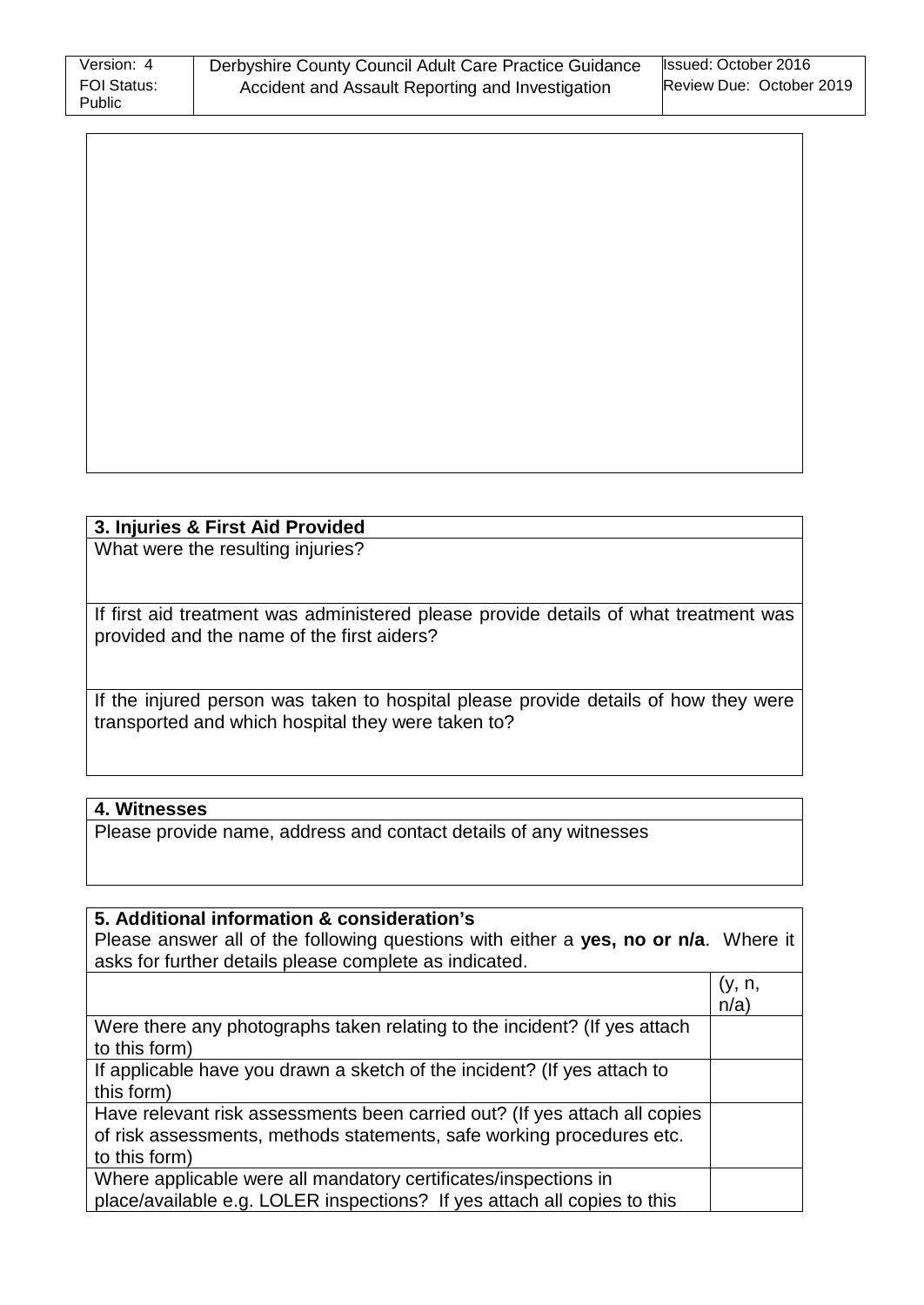| Version: 4                   | Derbyshire County Council Adult Care Practice Guidance | Issued: October 2016     |
|------------------------------|--------------------------------------------------------|--------------------------|
| <b>FOI Status:</b><br>Public | Accident and Assault Reporting and Investigation       | Review Due: October 2019 |

| form)                                                                                                                                                   |  |
|---------------------------------------------------------------------------------------------------------------------------------------------------------|--|
| Have all relevant risk assessments been identified, undertaken and<br>communicated to the injured person? (If yes provide details and attach to         |  |
| this form)                                                                                                                                              |  |
|                                                                                                                                                         |  |
| Were the control measures identified in the risk assessments being                                                                                      |  |
| correctly implemented & followed? (If yes explain how it was                                                                                            |  |
| communicated. If no please give reasons)                                                                                                                |  |
|                                                                                                                                                         |  |
| Was the correct PPE being used? (please provide details of type, if                                                                                     |  |
| possible include standard of PPE e.g. if they were wearing a mask what<br>type of mask)                                                                 |  |
|                                                                                                                                                         |  |
|                                                                                                                                                         |  |
| Had the injured person received any information, instruction, training<br>related to the activity being undertaken prior to the incident occurring? (if |  |
| yes please provide details and where possible copies of training records)                                                                               |  |
|                                                                                                                                                         |  |
| If applicable was there suitable and sufficient supervision at the time of<br>the incident?                                                             |  |
| Has the injured person reported any similar incidents previously? (if yes<br>please give details)                                                       |  |
|                                                                                                                                                         |  |
| Has the injured person had an incident of any type in the last 2 years?                                                                                 |  |
| (if yes please provide details)                                                                                                                         |  |
| Has the injured person or other persons associated with incident behaviour<br>contributed to the incident?                                              |  |
|                                                                                                                                                         |  |
|                                                                                                                                                         |  |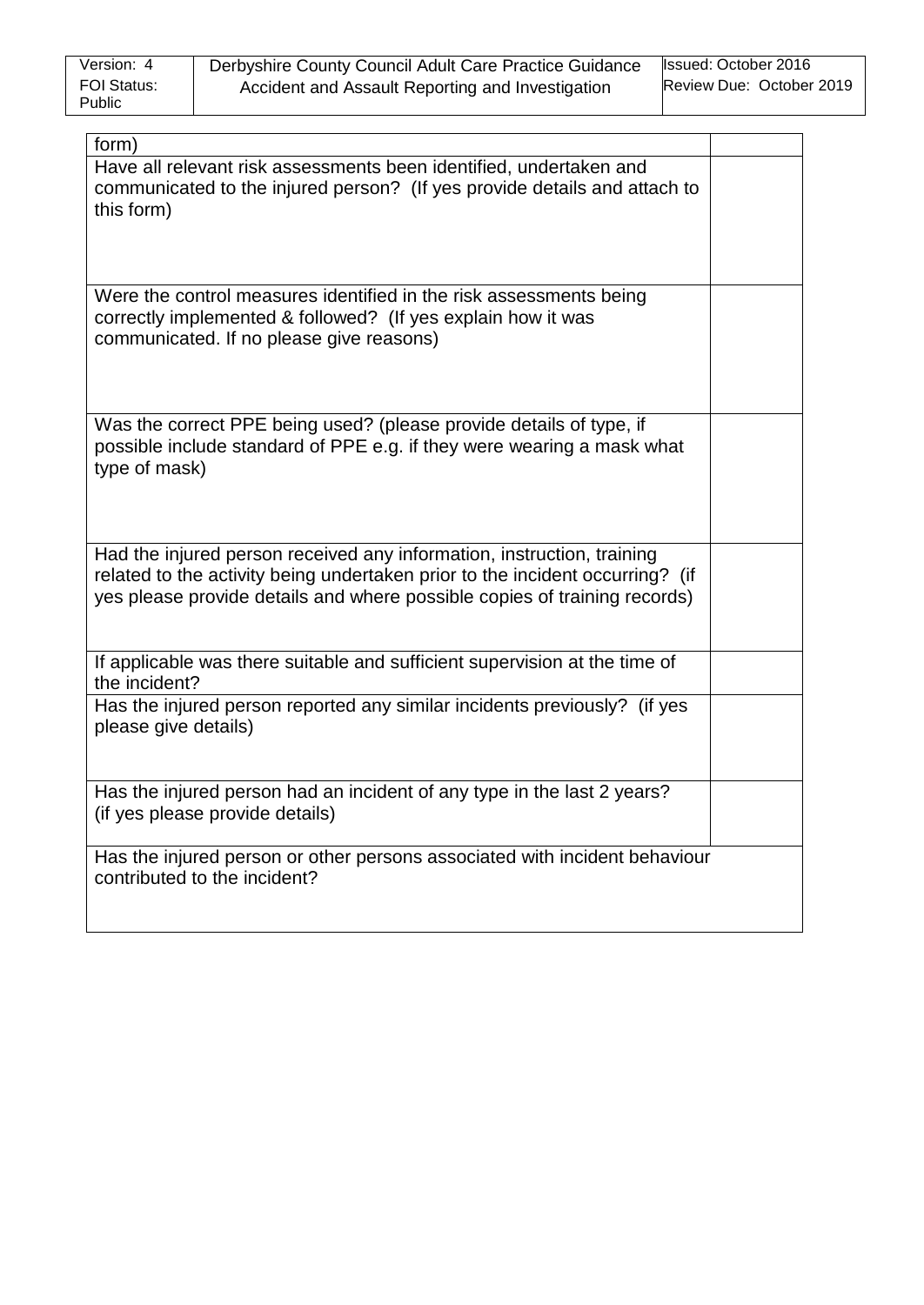# **6. Concluding Remarks and further observations**

This section is for the manager to draw conclusions and make any observations themselves in order for appropriate further action to be advised of. You may wish to use your own experiences and knowledge here, but it is important that personal opinion is not included.

| <b>7. Recommended Further Action</b>                                                           |                   |
|------------------------------------------------------------------------------------------------|-------------------|
| Please indicate below as appropriate                                                           |                   |
|                                                                                                | (y, n,<br>$n/a$ ) |
| No Further Action Required                                                                     |                   |
| Review Procedures (Please provide details)                                                     |                   |
| Carry out and/or review risk assessments (please provide copies)                               |                   |
| Further, information, instruction and training required (Please provide<br>details)            |                   |
| Line Manager interview/meeting with employee (please provide details of<br>interview)          |                   |
| Disciplinary Investigation (Please contact your Departmental HR section<br>for further advice) |                   |